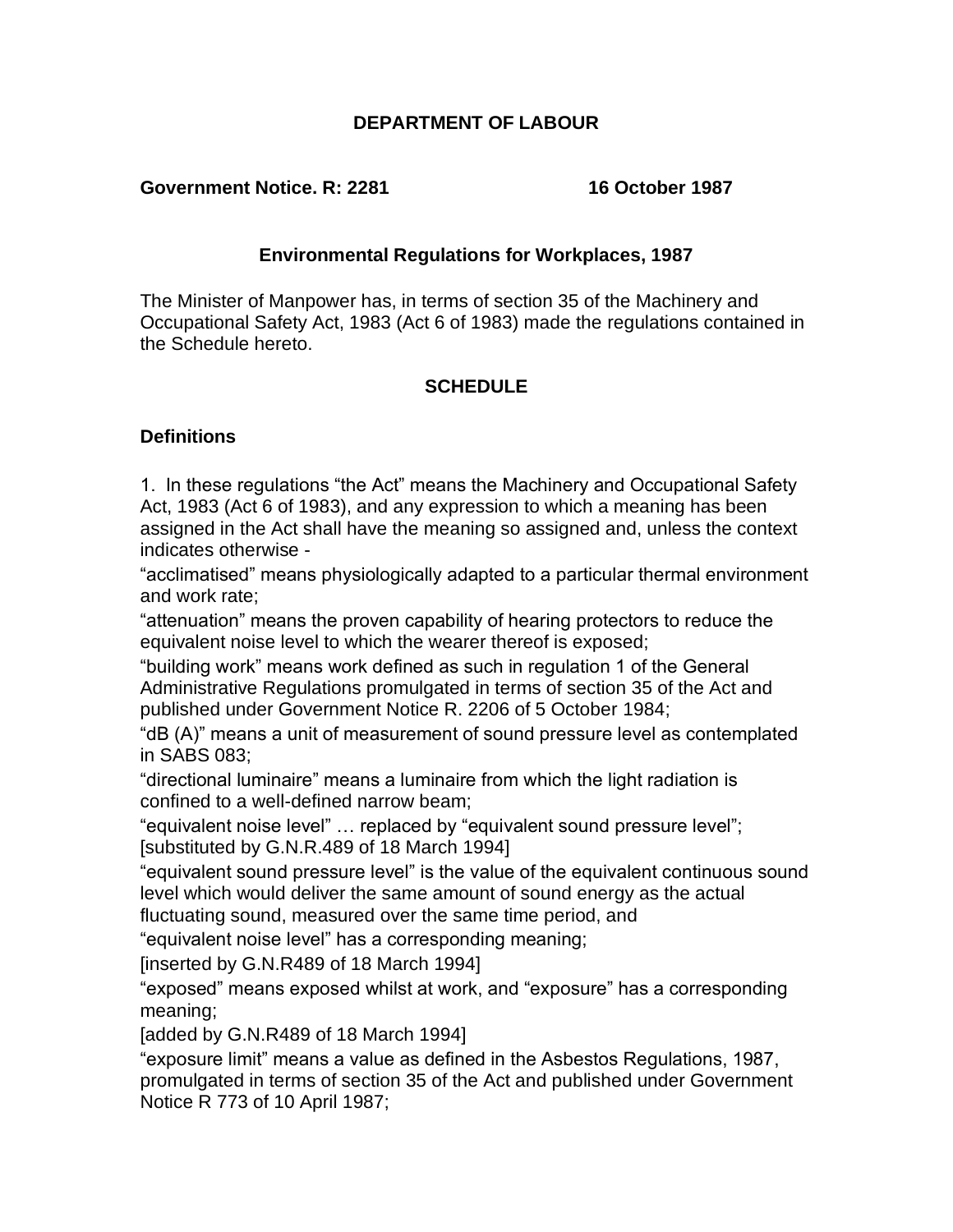"hearing protectors" means ear muffs or ear plugs of a type approved by the chief inspector and in respect of which an efficiency test as prescribed by SABS 572 has been conducted by the South African Bureau of Standards or an approved inspection authority;

"heat stroke" means a pathological condition arising form thermoregulatory failure of the human body;

"illuminance" means the intensity of light falling on a surface, measured in lux; "luminaire" means a light fitting which supports a lamp and provides it with electrical connections;

"noise zone" means an area where the equivalent noise level is equal to or exceeds 85 dB (A) when measured in accordance with SABS 083;

"regional director" means the regional director as defined in regulation 1 of the General Administrative Regulations published under Government Notice No. R.2206 of 5 October 1984 and amended by Government Notice No R.2131 of 1990;

[inserted by G.N.R.489 of 18 March 1994]

"respiratory protective equipment" means a device as defined in the Asbestos Regulations, 1987, promulgated in terms of section 35 of the Act and published under Government Notice R. 773 of 10 April 1987;

"SABS 083" means the South African Bureau of Standards' Code of Practice for the Measurement and Assessment of Occupational Noise for Hearing Conservation Purposes, SABS 083;

"SABS 1451: Part I" South Africa Standard. Standard Specification for Hearing Protectors, Part I: Ear muffs;

[inserted by G.N.R.489 or 18 March 1994]

"SABS 1451: Part II" South African Standard. Standard Specification for Hearing Protectors, Part II: Ear plugs;

[inserted by G.N.R.489 of 18 March 1994]

"SABS 572" … deleted

[deleted by G.N.R.489 of 18 March 1994]

"time-weighted average" means the average of a number of representative measurements that are taken over a period of time and that are calculated as follows:

Time-Weighted average =  $x1t1 + x2t2 + x3t3 + ... + xn.th$  $t1 + t2 + t3 + \ldots + t$ n

where x1, x2, etc., are the observed measurements during the corresponding periods t1, t2, etc., minutes, and t1,  $+$  t2  $+$  t3  $+$  ...  $+$  tn is the total time in minutes over which the measurements are taken;

"WBGT index" means a number which characterises the thermal conditions in the environment to which that number applies; it is calculated by adding seven tenths of the reading in degrees Celsius obtained with a naturally ventilated wet-bulb thermometer to one fifth of the reading in degrees Celsius obtained with a globe thermometer and adding that sum to one tenth of the reading in degrees Celsius obtained with a dry-bulb thermometer; the index may also be obtained by using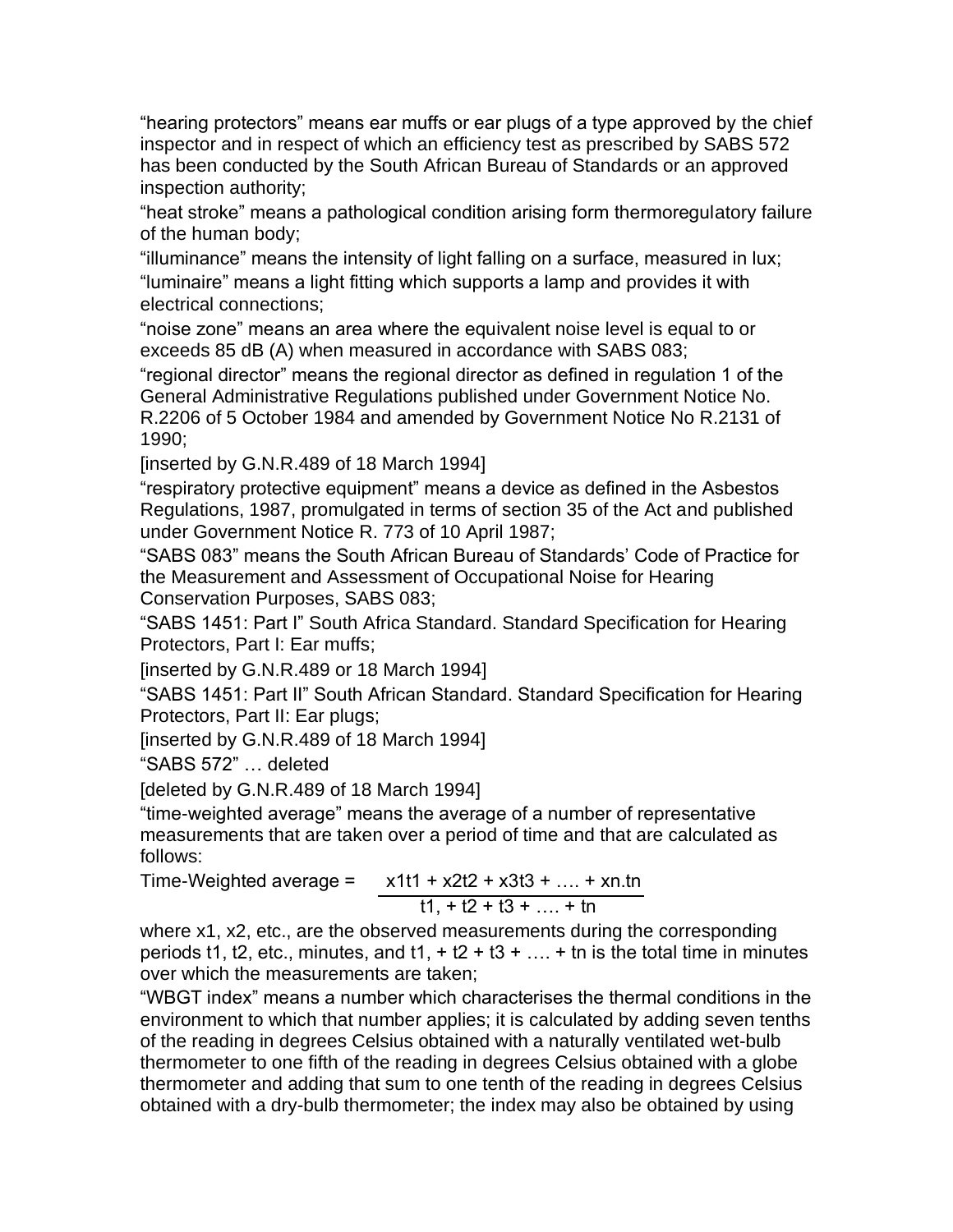an electronically integrating direct-reading instrument which has been designed, built and calibrated for that particular purpose;

"working plane", means a horizontal plane at the level where work is performed.

## **Thermal requirements**

2. (1) Subject to the provisions of subregulation (2), no employer shall require or permit an employee to work in an environment in which the time-weighted average dry-bulb temperature taken over a period of four hours is less than 6°C, unless the employer takes reasonable measures to protect such employee against the cold and further takes all precautions necessary for the safety of such employee: Provided that, where outdoor work is performed, the employer shall take such measures and such precautions in an environment in which the actual dry-bulb temperature is less than 6°C at any time.

(2) No employer shall require or permit an employee to work in a refrigerated environment in which the actual dry-bulb temperature is below 0°C unless -

(a) the maximum exposure of the employee does not exceed the periods as indicated in the following table :

| Temperature °C                                        | <b>Maximum exposure</b>                                                                                                                                                                                        |
|-------------------------------------------------------|----------------------------------------------------------------------------------------------------------------------------------------------------------------------------------------------------------------|
| $ 0^{\circ}$ to -18 $^{\circ}$                        | No limit.                                                                                                                                                                                                      |
| Lower than -18° but<br>not lower than -34°<br>degrees | Maximum continuous exposure during each hour $=$ 50<br>minutes. After every exposure in a low-temperature area<br>at least 10 minutes must be spent, under supervisions, in<br>a comfortably warm environment. |
| Lower than -34° but<br>$57^\circ$                     | Two periods of 30 minutes each, at least 4 hours apart.<br>not lower lower than - Total low- temperature exposure: 1 hour per day.                                                                             |
| Lower than -57°                                       | Maximum permissible exposure $=$ 5 minutes during any 8-<br>hour period.                                                                                                                                       |

(b) the employee is provided with the following protective clothing:

(i) A nylon freezer suit or equivalent and, where the said temperature is below -34°C, such suit or equivalent shall be of double layer;

- (ii) a woolen Balaclava or equivalent;
- (iii) fur-lined leather gloves or equivalent;

(iv) waterproof outer gloves with knitted woolen or equivalent inners as well as a waterproof apron where wet or thawing substances are handled;

- (v) woolen socks; and
- (vi) waterproof industrial boots or equivalent;

Provided that an employee who works in a low-temperature area in which the temperature is not lower than - 18°C for periods not exceeding five minutes in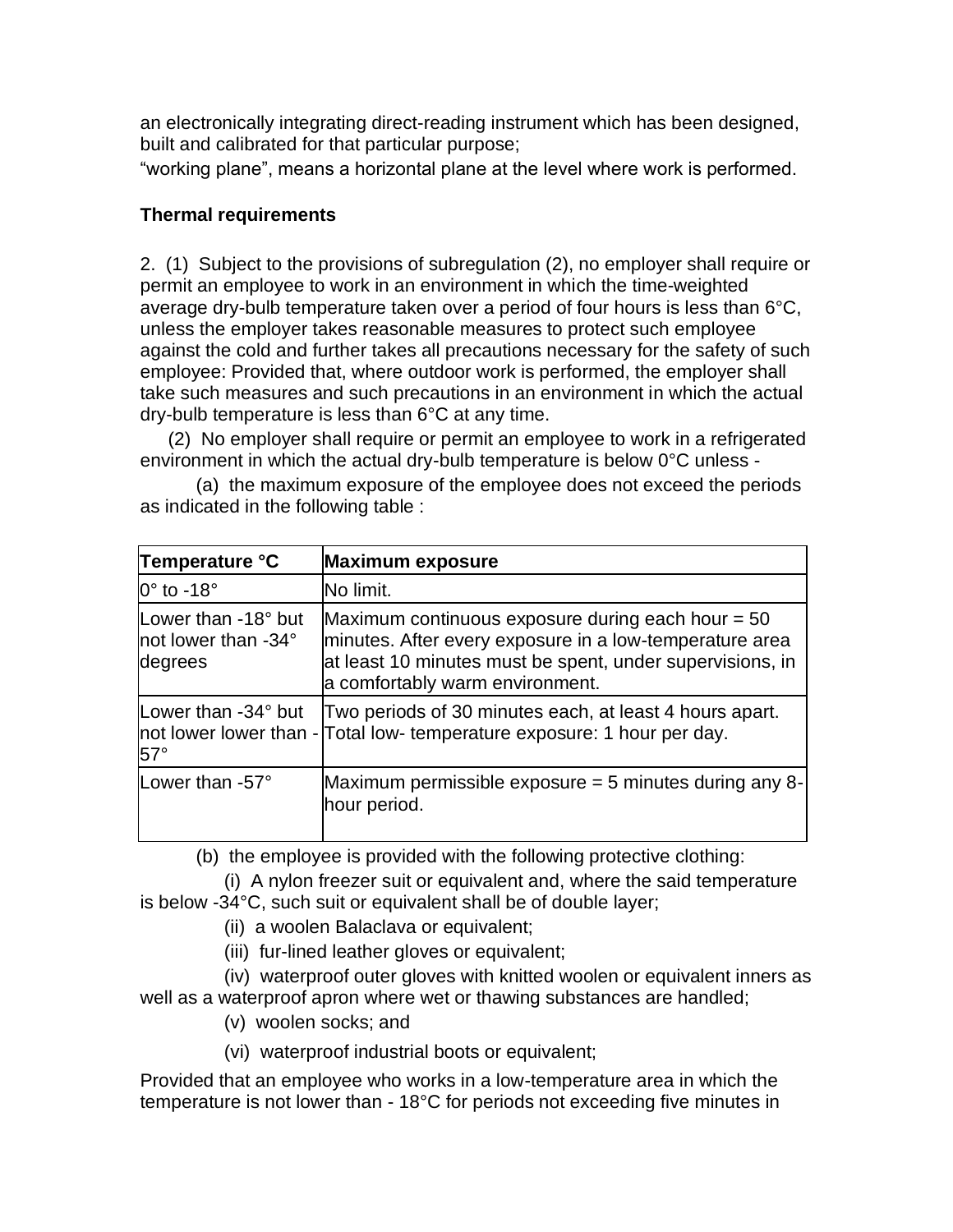every hour need only be provided with an ordinary overall, gloves shoes, or equivalent;

(c) the employee is, beforehand and thereafter, at intervals not exceeding one year, certified fit to work in such environment by a registered medical practitioner or a registered nurse according to a protocol prescribed by such practitioner, and such employee is issued with a certificate to that effect; and

(d) all the clothing worn by the employee is dry prior to entering the lowtemperature area.

(3) Where hand-held tools which vibrate at a frequency of vibration of less than 1 000 Hz are used at an actual dry-bulb temperature below 6°C, the employer shall provide an employee operating such tools with lined gloves, and ensure that he wears them.

(4) Where the time-weighted average WBGT index, determined over a period of one hour, exceeds 30 in the environment in which an employee works, the employer of such employee shall -

(a) if practicable, take steps to reduce the said index to below 30; or

(b) where it is not practicable to reduce the said index to below 30 and where hard manual labour is performed-

(i) have every such employee beforehand and thereafter, at intervals not exceeding one year, certified fit to work in such environment by a registered medical practitioner or a registered nurse according to a protocol prescribed by such practitioner, and every such employee shall, if found fit to work in such environment, be issued with a certificate to that effect by such practitioner or nurse;

(ii) ensure that every such employee is acclimatised to such working environment before he is required or permitted to work in such environment;

(iii) inform every such employee of the need to partake of at least 600 millilitres of water every hour;

(iv) train every such employee in the precautions to be taken to avoid heatstroke; and

(v) provide the means whereby every such employee can receive prompt first-aid treatment in the event of heatstroke:

Provided that, where the question arises as to whether any particular type of work does in fact constitute hard manual labour, the decision of an inspector shall be decisive.

## **Lighting**

3. (1) Every employer shall cause every workplace in his undertaking to be lighted in accordance with the illuminance values specified in the Schedule to these regulations: Provided that where specialised lighting is necessary for the performance of any particular type of work, irrespective of whether that type of work is listed in the Schedule or not, the employer of those employees who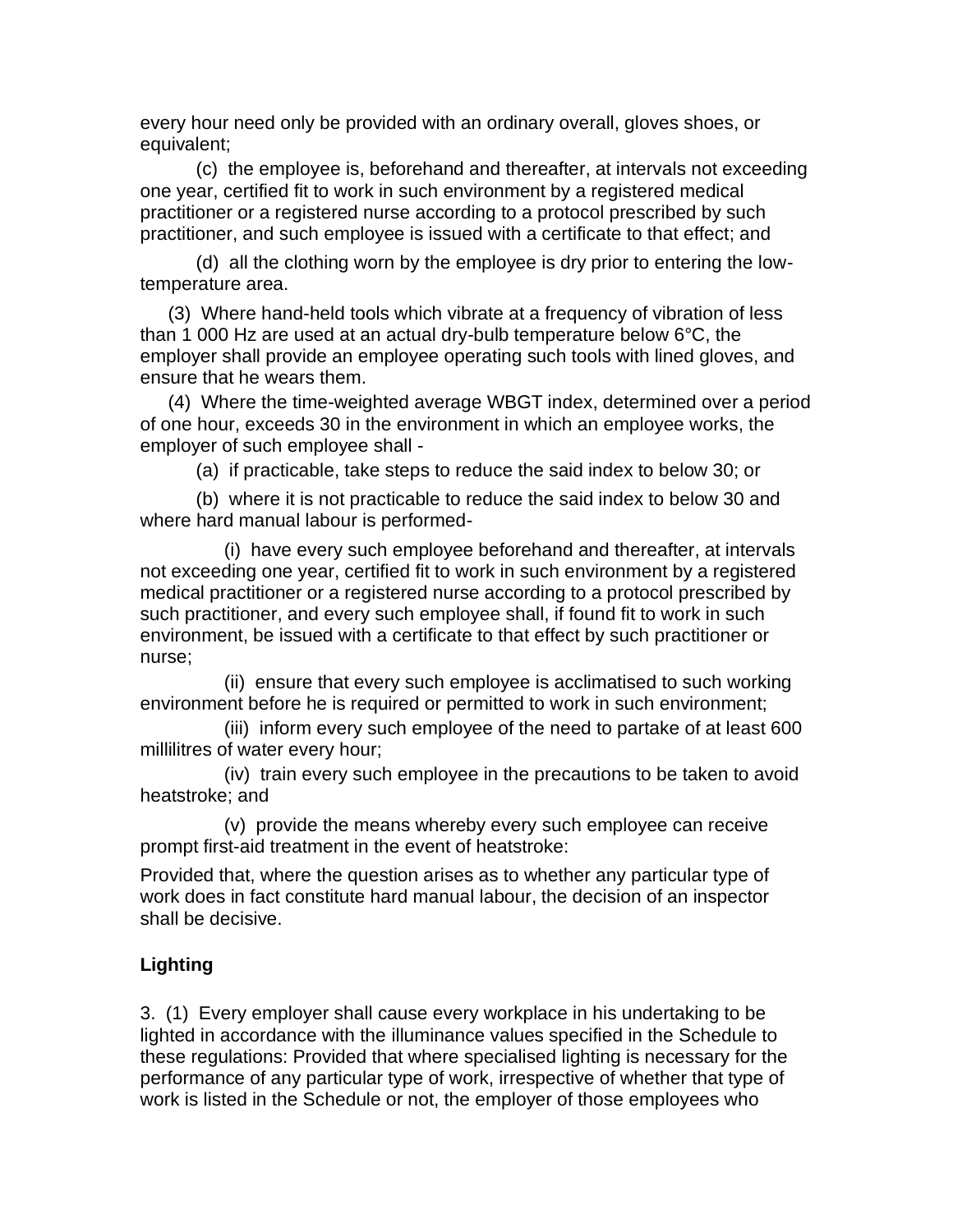perform such work shall ensure that such specialized lighting is available to and is used by such employees.

(2) The chief inspector may, by notice in the Gazette, from time to time modify the Schedule to these regulations as he deems necessary.

(3) With respect to the lighting to be provided in terms of subregulation (1), the employers shall ensure that -

(a) the average illuminance at any floor level in a workplace within five meters of a task is not less than one fifth of the average illuminance on that task;

(b) glare in any workplace is reduced to a level that does not impair vision;

(c) lighting on rotating machinery in such that the hazard of stroboscopic effects is eliminated; and

(d) luminaires and lamps are kept clean and, when defective, are replaced or repaired forthwith.

(4) With a view to the emergency evacuation of indoor workplaces without natural lighting or in which persons habitually work at night, every employer shall, in such workplaces, provide emergency sources of lighting which are such that, when activated, an illuminance of not less than 0.3 lux is obtained at floor level to enable employees to evacuate such workplaces: Provided that where it is necessary to stop machinery or shut down plant or processes before evacuating the workplace, or where dangerous materials are present or dangerous processes are carried out, the illuminance shall be not less than 20 lux.

(5) An employer shall ensure that the emergency sources of lighting prescribed by subregulation (4) -

(a) are capable of being activated within 15 seconds of the failure of the lighting prescribed by subregulation (1);

(b) will last long enough to ensure the safe evacuation of all indoor workplaces;

(c) are kept in good working order and tested for efficient operation at intervals of not more than three months; and

(d) where directional luminaires are installed, these are mounted at a height of not less than two meters above floor level and are not aimed between 10° above and 45° below the horizontal line on which they are installed.

(6) An employer engaged in building work shall cause all rooms, stairways, passageways, gangways, basements and other places where danger may exist through lack of natural light, to be lighted such that it will be safe.

## **Windows**

4. (1) In order to effect visual contact with areas outside a workplace, where employees work the majority of their shift in a room of which the floor area is less than 100 square meters, the employer of such employees shall cause every such room to be provided with windows in such a way that -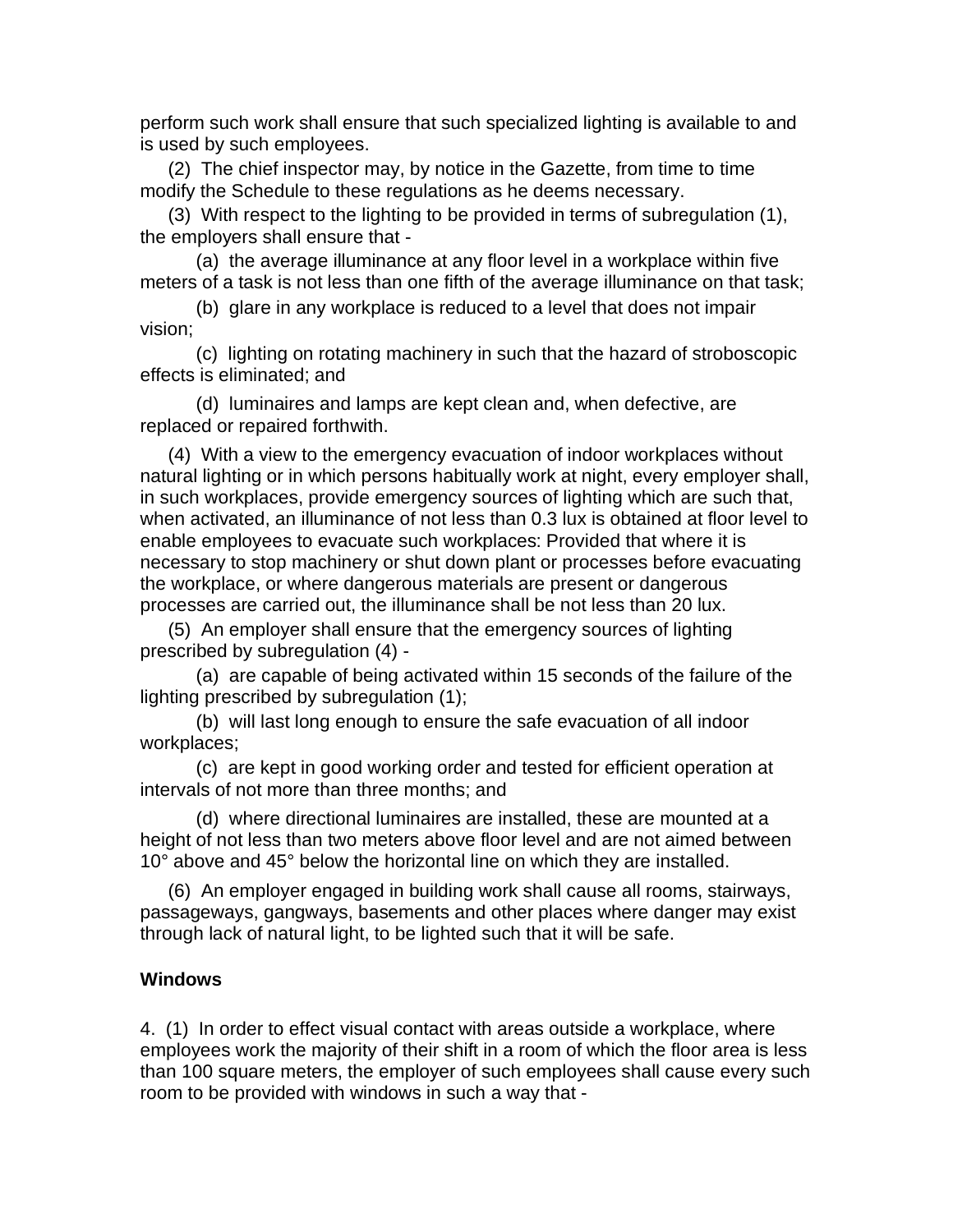(a) the total glazed area of such windows is not less than three fifths of the square root of the floor area of the room, both areas measured in square meters;

(b) the window sills are not higher and the window heads are not lower than one and a half meters above the floor level of the room; and

(c) such windows are glazed with transparent material.

(2) Unless an inspector otherwise directs, the provisions of subregulation (1) shall not apply under conditions where natural light will have an adverse effect on the process or material used in a room, or where the process in a room has to be conducted under critical conditions of light, temperature, humidity or air movement, or where the judgement of texture or colour in a room has to be done under conditions of constant lighting quality and intensity, or where, for reasons of safety, privacy or security, compliance with the intended provisions becomes impracticable.

(3) Where the penetration of direct sunlight into any workplace may pose a threat to the safety of persons in such workplace, the employer concerned shall ensure that such workplace is screened to avoid such penetration, but retaining, as far as is practicable, outside visual contact.

## **Ventilation**

5. (1) An employer shall ensure that every workplace in his undertaking is ventilated either by natural or mechanical means in such a way that -

(a) the air breathed by employees does not endanger their safety;

(b) the time-weighted average concentration of carbon dioxide therein, taken over an eight-hour period, does not exceed one half per cent by volume of air;

(c) the carbon dioxide content thereof does not at any time exceed three per cent by volume of air;

(d) the prescribed exposure limits for airborne substances therein are not exceeded; and

(e) the concentration therein of any explosive or flammable gas, vapour or dust does not exceed the lower explosive limit of that gas, vapour or dust.

(2) Where the measures prescribed by subregulation (1) are not practicable, or where there is a danger of unsafe air in the breathing zone of an employee, the employer shall provide every such employee with, and ensure that he correctly uses, respiratory protective equipment of a type that reduces the exposure of the employee to a safe level and the employer shall, further, inform him of the dangers of and the precautionary measurers against excessive exposure.

(3) The provisions of subregulation (1) (b) and (c) shall not apply in respect of workplaces where the ambient pressure differs by more than 20 percent from atmospheric pressure at sea level.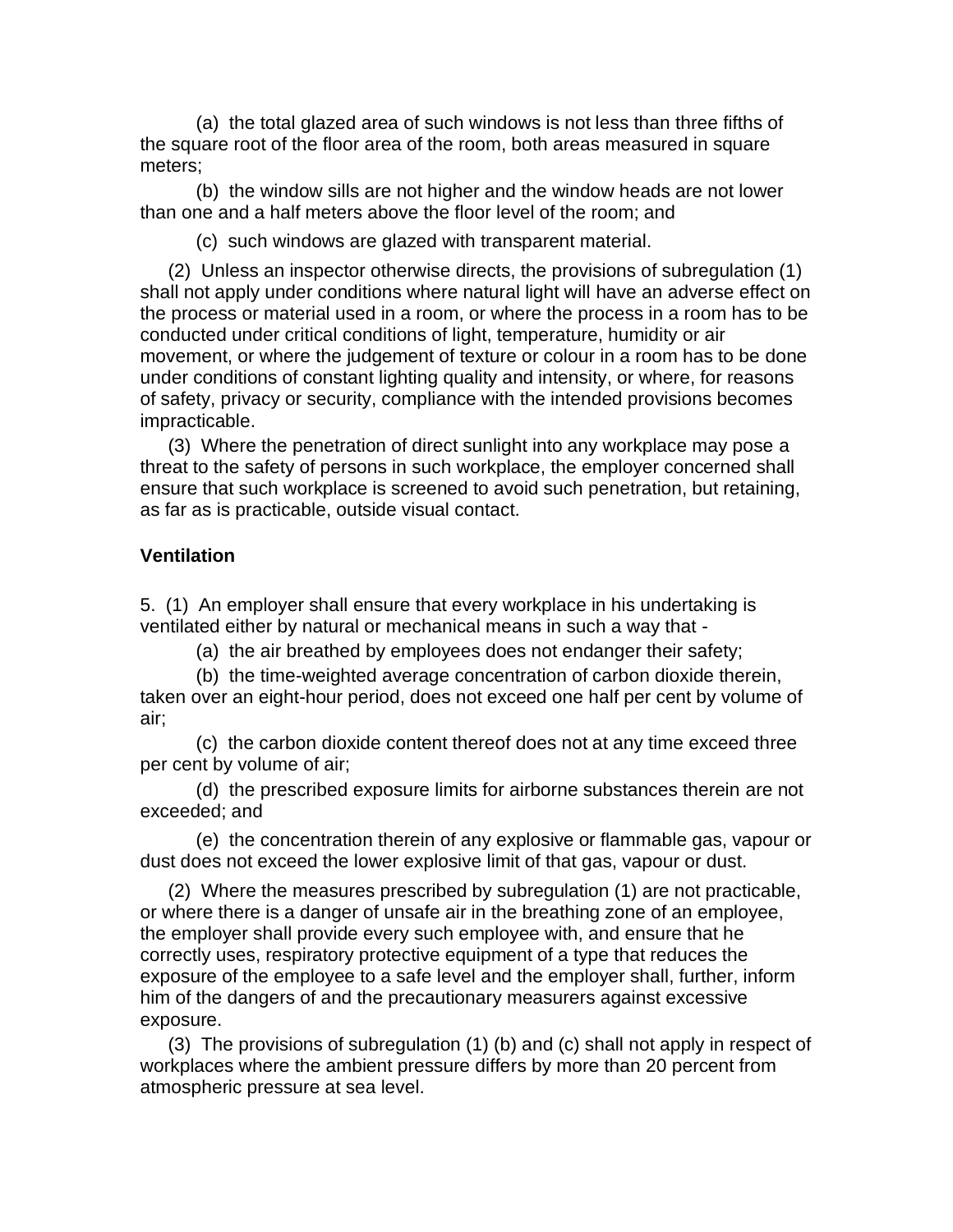## **Housekeeping**

6. (1) A user of machinery shall provide and maintain sufficient clear and unobstructed space at every machine to enable work to be carried out without danger to persons.

(2) An employer shall -

(a) with the exclusion of workplaces where building work is performed, make at least 2.25 square meters of effective open floor area available for every employee working in an indoor workplace;

(b) make available and maintain an unimpeded work space for every employee;

(c) keep every indoor workplace clean, orderly and free of materials, tools and similar things which are not necessary for the work done in such work place;

(d) keep all floors, walkways, stairs, passages and gangways in a good state of repair, skid-free and free of obstructions, waste or materials;

(e) keep the roof and walls of every indoor workplace sound and leakfree;

(f) board over or fence, or enclose with rails or guards, or take other measures which may be necessary under the circumstances to ensure the safety of persons, all openings in floors, all hatchways and all stairways and any open sides of floors or buildings through or from which persons are liable to fall: Provided that such boarding or guarding may be omitted or removed for the time and to the extent necessary for the access of persons or the movement of material; and

(g) erect a catch platform or net above an entrance or passageway or above a place where persons work or pass, or fence off the danger area if work is being performed above such entrance, passageway, place or danger area and there is a possibility of persons being struck by falling objects.

(3) No employer shall require or permit any person to, and no person shall, dispose of any article from a high place except by hoist or chute unless arrangements have been made to secure the safety who may be struck by falling objects.

## **Noise and hearing conservation**

7. (1) This regulation shall apply to all employers (herein referred to as employer) at a workplace where the equivalent noise level (equivalent sound pressure level) resulting from activities at such workplace, to which any person in such workplace is exposed, is 85 dB (A) or higher.

(2) Subject to the provisions of subregulations (3) and (4), no employer shall require or permit an employee to work in an environment in which he is exposed to an equivalent noise level equal to 85 dB(A) or higher.

(3) The employer shall reduce the equivalent noise level to below 85 dB(A) or, where this is not reasonably practicable, he shall reduce the level to as low as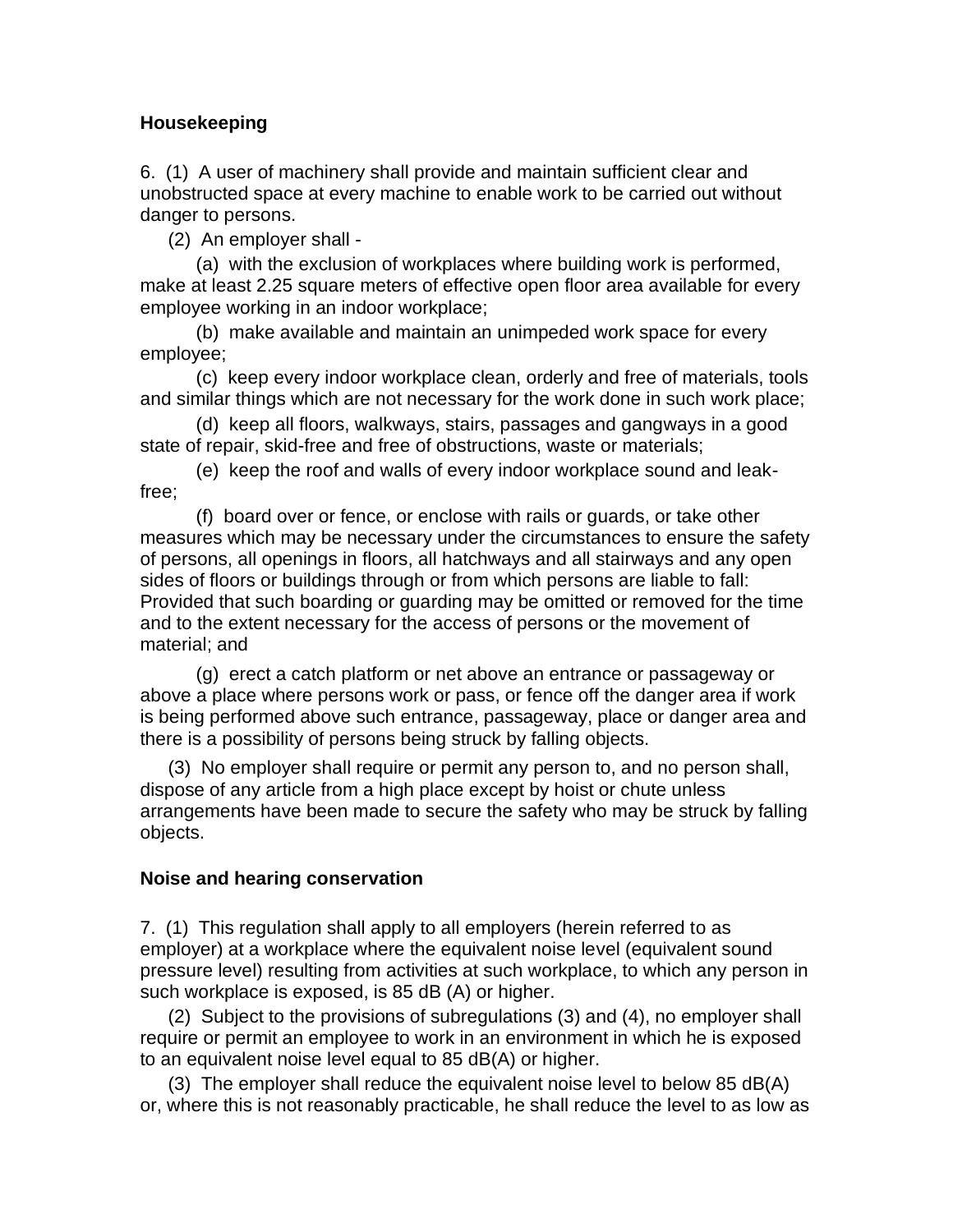is reasonably practicable and take all reasonable steps to isolate the source of the noise acoustically.

(4) Where the equivalent noise level in any workplace cannot be reduced to below 85 dB(A), as contemplated in subregulation (3), the employer shall -

(a) demarcate the boundaries of all noise zones in such workplace by posting up notices to that effect in conspicuous places along such boundaries and at all entrances to and exits from any room where the whole of such room constitutes a noise zone; and

(b) prohibit any person from entering a noise zone unless such person wears hearing protectors.

(5) In the case of building work where it is not reasonably practicable to comply with the provisions of subregulation (4)(a) owing to the nature or extent of the premises, the employer shall post up such notices at all exits from and entrances to such premises or where this is not reasonably practicable, display such notices in a conspicuous place as close as possible to the actual workplace or in such place as an inspector may direct.

(6) Whenever an inspector is of the opinion that the employer has omitted or failed to reduce the equivalent noise level in a noise zone to as low as is reasonably practicable or to isolate the source of the noise acoustically, he may require such employer, by notice in writing, to take such further steps as such inspector considers reasonable and practicable for the purpose of conserving the hearing of employees entering or working in such noise zone.

(7) The employer shall provide, free of charge, hearing protectors to each employee who works in or, to any person who is required or permitted to enter a noise zone, and no employer shall require or permit any person to work in or enter such noise zone, and no person shall work in or enter such noise zone, unless he wears such hearing protectors in the correct manner: Provided that where the equivalent noise level to which employees are exposed, is such that the attenuation of the hearing protectors does not reduce the said noise to below 85 dB(A) the employer concerned shall limit the time during which employees work in that noise zone in such a way that they are not exposed to an equivalent noise level equal to 85 dB(A) or higher.

(8) The hearing protectors which the employer shall provide in terms of subregulation (7), shall be -

(a) for the sole use of a specific person: Provided that if an inspector is satisfied that the employer has taken adequate precautionary measures to ensure that the common use of hearing protectors will not result in the spreading of infectious or contagious diseases, he may in writing, authorize the common use of hearing protectors;

(b) maintained by the employer in an efficient and hygienic condition at all times; and

(c) stored in a clean, dust-free container provided by the employer when not in use.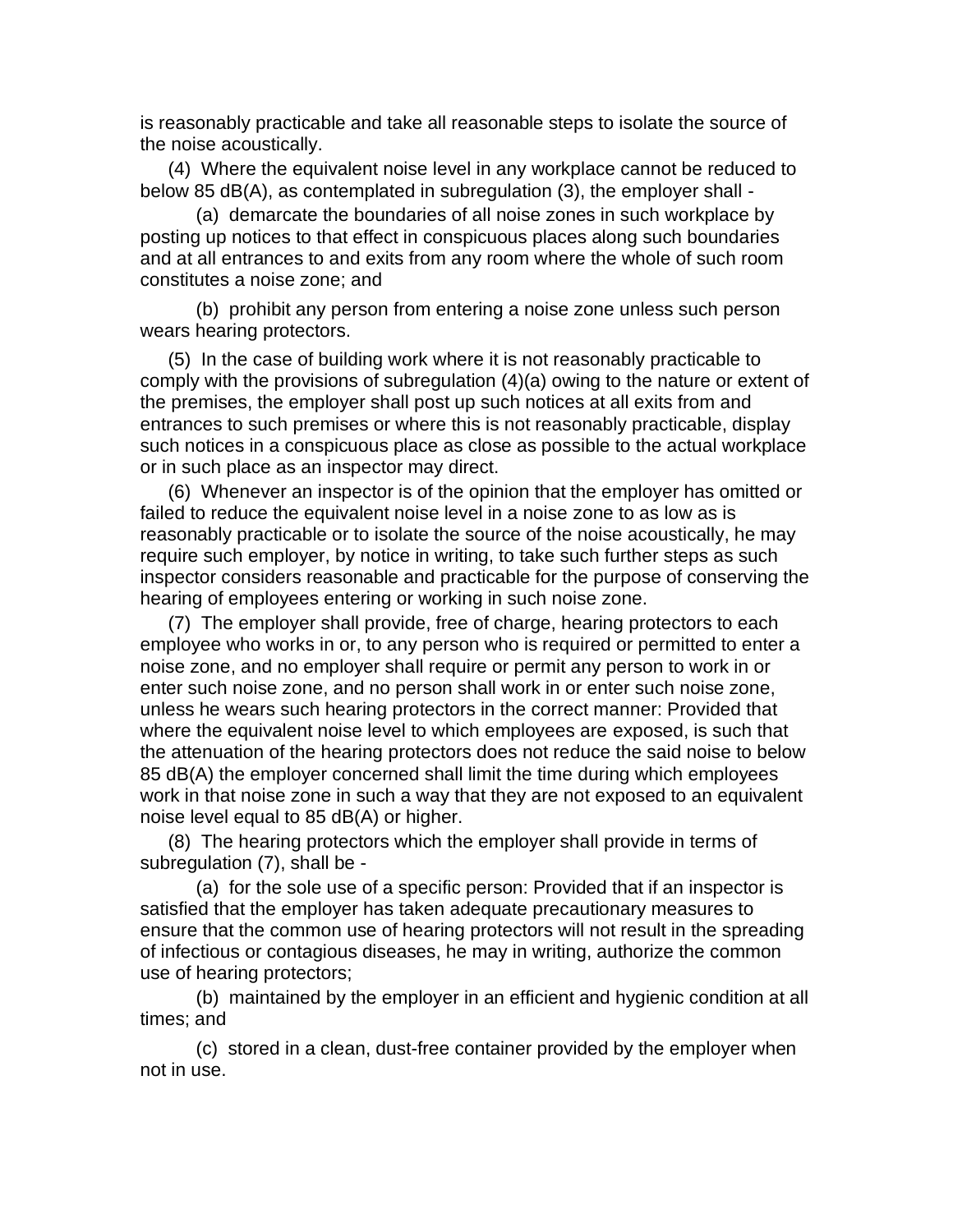(9) The employer shall properly instruct any person who is required to wear hearing protectors in the use of such protectors and inform him of noise zones where the wearing thereof is compulsory.

(10) The employer shall -

(a) ensure that every employee employed in a noise zone is subjected to audiometric examinations conducted in accordance with section 7 of SABS 083, by an audiometrist approved by the chief inspector;

(b) keep records of the results of each audiometric examination and make such records available for inspection by an inspector if he so requires; and

(c) keep such records for a minimum period of 30 years after termination of employment: Provided that if the employer ceases activities all such records shall be forwarded to the regional director.

(11) In order to comply with the provisions of subregulation (4)(a), the employer shall obtain the services of an approved inspection authority, or an employee whose ability is verified by an approved inspection authority to ensure that noise zones are determined in accordance with section 4 of SABS 083.

## **Precautions against flooding**

8. (1) Where a substantial risk exists that a workplace may be flooded, the employer shall take measures to be informed forthwith of any imminent flooding.

(2) Every employer shall take measures to be informed forthwith of any imminent flooding from constructions for conserving water, or which may cause water to converge or accumulate on his premises, and shall, prior to the erection of such a construction, give notice in writing to all persons situated in the danger zone below such construction of the possibility of flooding owing to such construction.

## **Fire precautions and means of egress**

9. (1) In order to expedite the evacuation of a workplace in case of fire, every employer shall ensure that -

(a) any emergency escape door from any room or passage or at a staircase shall, as far as is practicable, be hung so as to open outwards;

(b) every door of a room in which persons may be present, and every door of a passage or at a staircase serving as a means of exit from such room, shall be kept clear and capable of being easily and rapidly opened from inside so as to ensure quick and easy evacuation;

(c) the provisions of paragraphs (a) and (b) shall also be complied with in respect of the outer escape exit from the workplace;

(d) staircases and steps leading from one floor to another or to the ground shall be provided with substantial hand-rails;

(e) staircases intended to be used as fire escapes shall -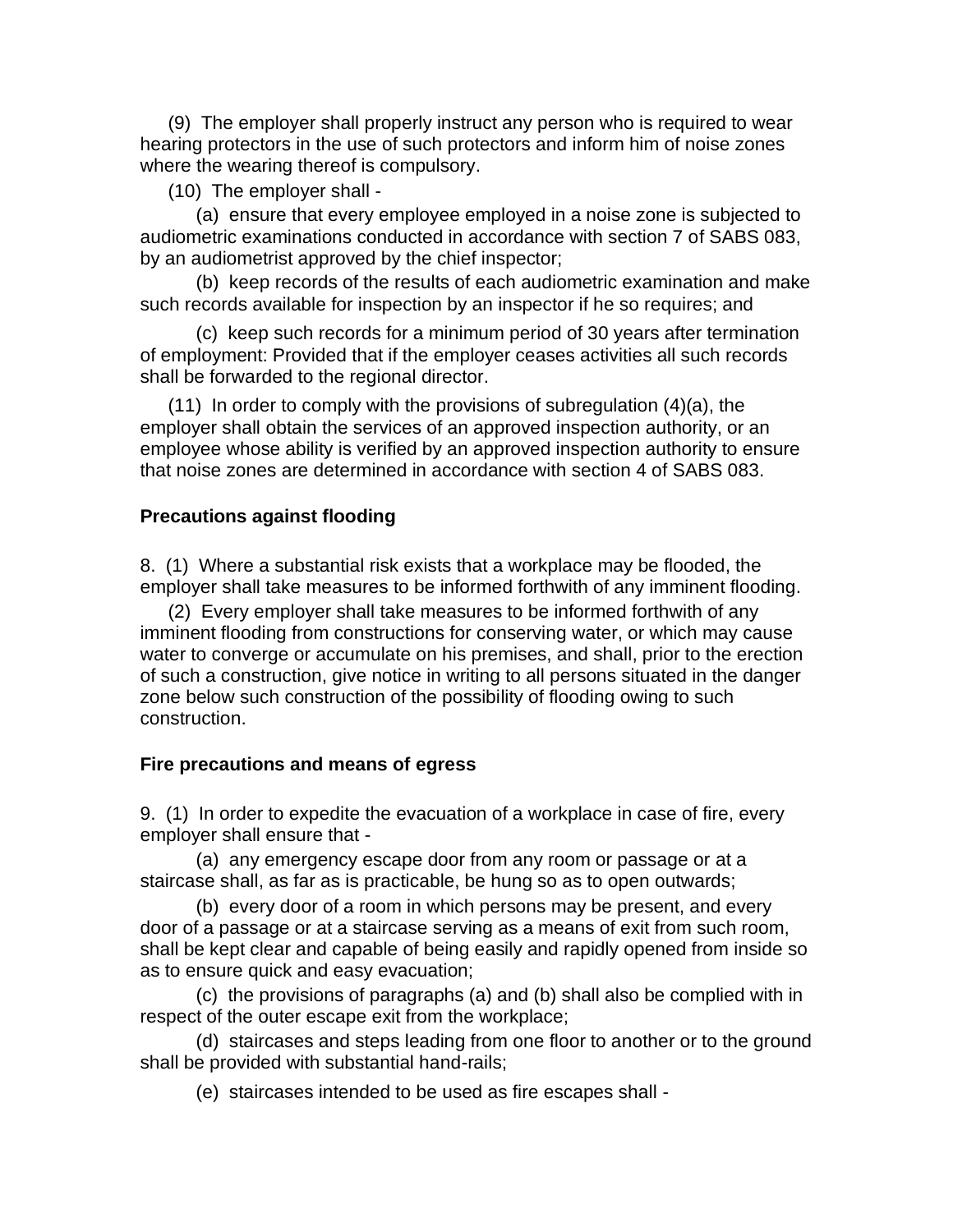- (i) be constructed of non-combustible material;
- (ii) be kept clear of any material or other obstruction; and
- (iii) not terminate in an enclosed area;

(f) staircases, passages and exits intended for escape purposes shall be of a width and of a gradient which will facilitate the quick and safe egress of the number of persons intended to make use of them; and

(g) having regard to the size, construction and location of a workplace, the number of persons, and the activity therein, such workplace is provided with at least two means of egress situated as far apart as is practicable.

(2) Having regard to the size, construction and location of the workplace, and the amount and type of flammable articles uses, handled or stored on the premises, an employer shall provide on the premises an adequate supply of suitable fire-fighting equipment at strategic locations or as may be recommended by the fire chief of the local authority concerned, and such equipment shall be maintained in good working order.

## **Offences and penalties**

10. Any person who contravenes or fails to comply with any provision of regulation 2, 3(1), 3(3), 3(4), 3(5), 3(6), 4(1), 4(3), 5(1), 5(2), 6, 7, 8 or 9 shall be guilty of an offence and liable on conviction to a fine not exceeding R1 000 or to imprisonment for a period not exceeding six months and, in the case of a continuous offence, to an additional fine of R5 for each day on which the offence continues or to additional imprisonment of one day for each day on which the offence continues: Provided that the period of such additional imprisonment shall in no case exceed 90 days.

## **Withdrawal of regulations**

The following regulations are hereby withdrawn:

(a) Regulations B.1 (1), B.1 (2), B.1 (3), B.1 (4), B.2, B.5, B.11, B.13, B.15 and B.17, published under Government Notice R. 929 of 28 June 1963, as amended by Government Notice R. 2237 of 30 November 1973;

(b) regulations C.10, C.11 and C.12, published under Government Notice R.929 of 28 June 1963; and

(c) regulation D.4, published under Government Notice R. 1934 of 13 December 1963, as amended by Government Notice R. 3475 of 9 October 1969.

## **Short title**

12. These regulations shall be called the Environmental Regulations for Workplaces, 1987.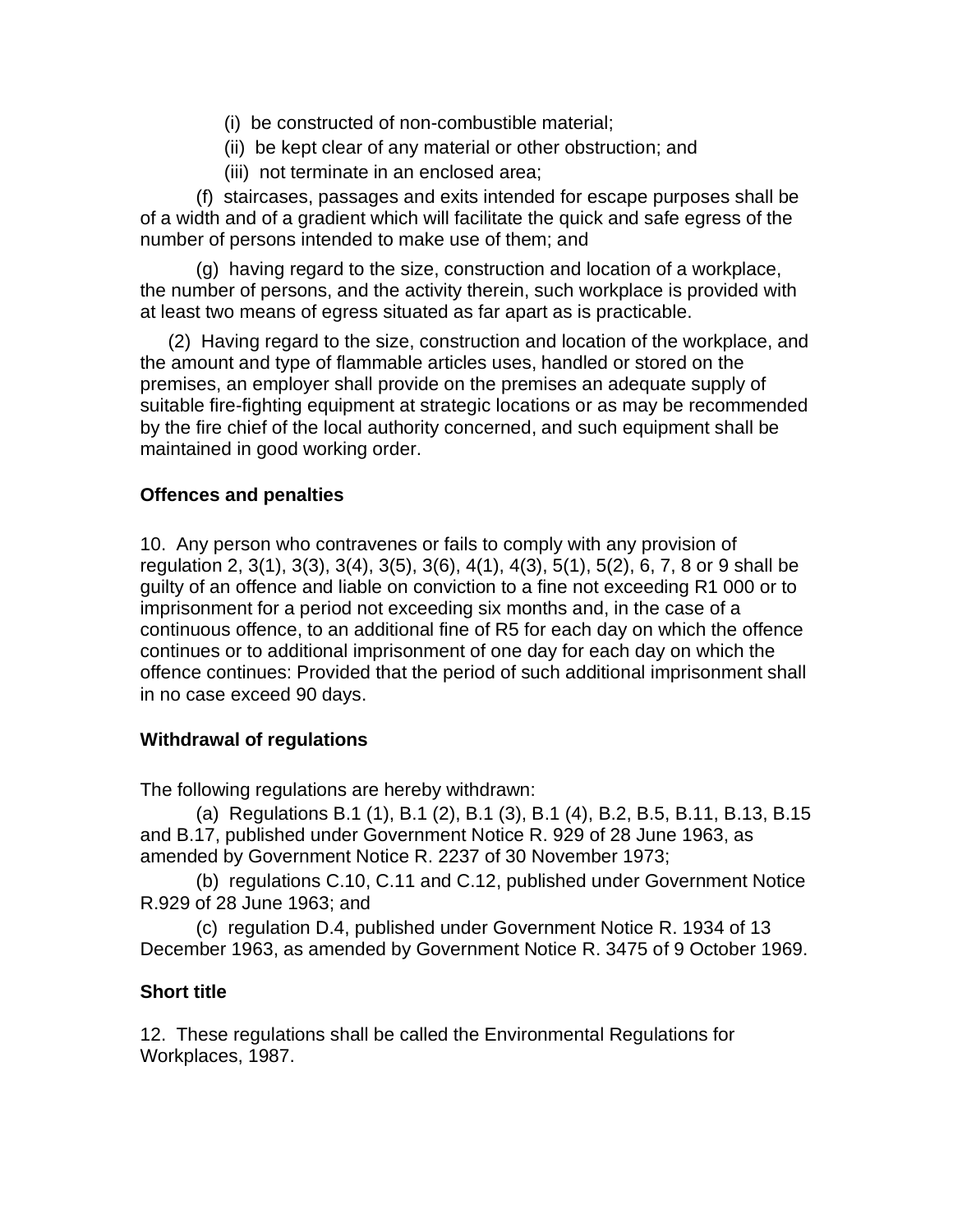# **Schedule Minimum average values of maintained illuminance (Measured on the working plain)**

| <b>Location/Industry</b>                     | Place or type of activity                                                                                                                        | Lux        |
|----------------------------------------------|--------------------------------------------------------------------------------------------------------------------------------------------------|------------|
| <b>Abattoirs (See also</b><br>outdoor areas) | Cold store, casting & stunning pens                                                                                                              | 100        |
|                                              | Bleeding area, slaughtering                                                                                                                      | 150        |
|                                              | Dressing, evisceration, washing, tripery and<br>skin sorting                                                                                     | 200        |
|                                              | Inspection and grading                                                                                                                           | 300        |
|                                              | Boning, cleaning, grinding, packing, & cutting<br>Manufacture of by-products                                                                     | 200<br>100 |
| <b>Ablutions</b>                             | Wash-rooms, toilets & changing rooms                                                                                                             | 100        |
| <b>Abrasive blasting</b>                     | Sand or other                                                                                                                                    | 200        |
| <b>Aircraft manufacture</b>                  | Stock park production                                                                                                                            | 300        |
|                                              | Drilling, sheet aluminium layout, template work, 200<br>wing section, cowling, welding, sub- assembly,<br>landing gear, fuselage, final assembly |            |
|                                              | Maintenance and repairs (hangers)                                                                                                                | 200        |
| <b>Assembly plants</b>                       | Rough work, eg frame assembly, heavy<br>machinery assembly                                                                                       | 100        |
|                                              | Medium work, eg machined parts, engine<br>assembly, vehicle body assembly                                                                        | 200        |
|                                              | Fine work, eg radio & telephone equipment,<br>typewriter & office machinery assembly                                                             | 500        |
|                                              | Very fine work, eg small precision assembly                                                                                                      | 1000       |
| <b>Bakeries</b>                              | Mixing & make-up rooms, oven rooms,<br>wrapping rooms                                                                                            | 100        |
|                                              | Decorating and icing                                                                                                                             | 200        |
|                                              | General working areas                                                                                                                            | 100        |
| <b>Banks</b>                                 | Counters (See also Offices)                                                                                                                      | 300        |
|                                              | General working areas                                                                                                                            | 200        |
| <b>Blacksmith</b>                            | General working area                                                                                                                             | 75         |
|                                              | Tempering                                                                                                                                        | 50         |
| <b>Boiler houses</b>                         | Coal and ash handling                                                                                                                            | 75         |
|                                              | Boiler rooms                                                                                                                                     | 100        |
| <b>Bookbinding</b>                           | Folding, pasting, punching, stacking                                                                                                             | 200        |
|                                              | Cutting, assembly, embossing                                                                                                                     | 300        |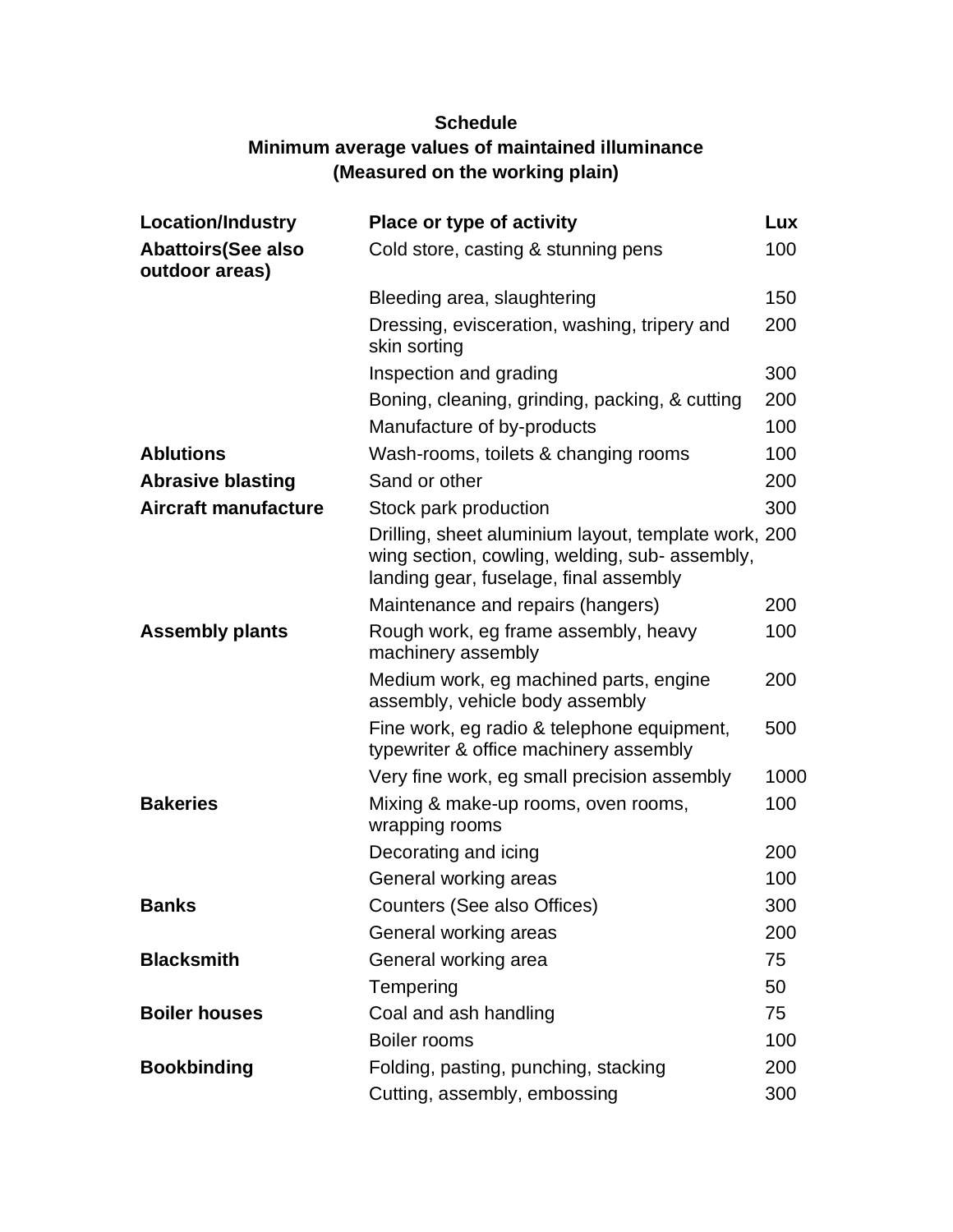|                                                                             | Finishing, blocking, inlaying and inspection                                                                                          | 500 |
|-----------------------------------------------------------------------------|---------------------------------------------------------------------------------------------------------------------------------------|-----|
| <b>Boot and shoe</b>                                                        | Sorting and grading                                                                                                                   | 500 |
|                                                                             | Clicking & closing: Preparatory operations                                                                                            | 500 |
|                                                                             | Cutting table & presses, stitching                                                                                                    | 500 |
|                                                                             | Bottom stock prep, lasting, bottoming, finish                                                                                         | 500 |
|                                                                             | Shoe rooks                                                                                                                            | 500 |
| Box, carton & paper bag<br>making                                           | Corrugated boards, cartons, containers & bag<br>manufacture, coating & laminating                                                     | 150 |
|                                                                             | Associated printing                                                                                                                   | 200 |
| <b>Brewing, distilling &amp;</b><br>softdrinks                              | General working area                                                                                                                  | 100 |
|                                                                             | Brewing, bottling & canning plants                                                                                                    | 300 |
|                                                                             | <b>Bottle inspection</b>                                                                                                              | 300 |
| <b>Building &amp; construction</b>                                          | Industrialized building plants                                                                                                        | 200 |
|                                                                             | Concrete shops                                                                                                                        | 150 |
|                                                                             | General working areas                                                                                                                 | 20  |
|                                                                             | Walkways and access                                                                                                                   | 5   |
| <b>Canning &amp; preserving</b>                                             | Inspection of products                                                                                                                | 300 |
|                                                                             | Preparation, kettle areas, mechanical cleaning, 200<br>dicing, trimming                                                               |     |
|                                                                             | Canned and bottle goods: retorts                                                                                                      | 150 |
|                                                                             | High speed labelling lines                                                                                                            | 200 |
|                                                                             | Can and bottle inspection                                                                                                             | 300 |
|                                                                             | Automatic processes                                                                                                                   | 25  |
| <b>Carpet making</b>                                                        | Winding, beaming                                                                                                                      | 150 |
|                                                                             | Designing, Jacquard card cutting, patter work,<br>tufting, topping, cutting, hemming, fringing                                        | 200 |
|                                                                             | Weaving, mending, inspection                                                                                                          | 300 |
|                                                                             | Dyeing                                                                                                                                | 400 |
| Cement, asbestos, etc.<br>gypsum, talc, etc,<br>products & moulded<br>goods | Fiberising, mixing, shredding, agitating, flat &<br>corrugated sheets & moulding goods mnf                                            | 200 |
|                                                                             | Pipe & pole manufacture: mixing, spinning,<br>reinforcing, stripping                                                                  | 150 |
| <b>Cement manufacture</b>                                                   | Control room, milling, conveying, drying,<br>pumping, burners platform, coal plant milling<br>feeding, bagging, bulk filling, loading | 150 |
|                                                                             | Vertical control panel face                                                                                                           | 200 |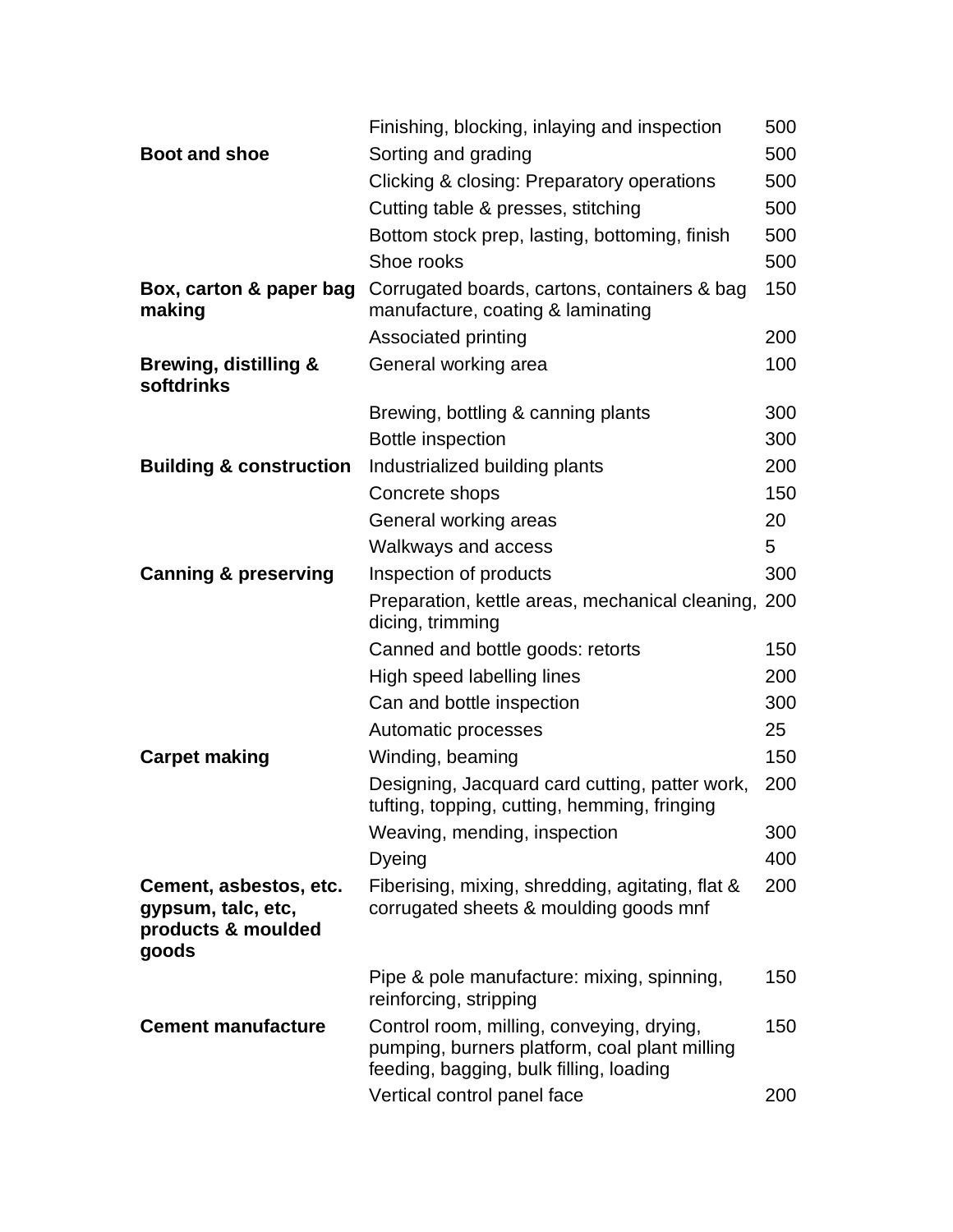| <b>Ceramics</b>                                   | See Pottery & clay products                                                                                                                                                                                                             |      |
|---------------------------------------------------|-----------------------------------------------------------------------------------------------------------------------------------------------------------------------------------------------------------------------------------------|------|
| <b>Chemical works (See</b><br>also Outdoor areas) | Hand furnaces, boiling tanks, stationary driers, 100<br>stationary or gravity crystallizers, mechanical<br>driers, evaporators, filtration plants, mechanical<br>crystallizing, bleaching percolators, nitrators,<br>electrolytic cells |      |
|                                                   | Controls, guages, valves, etc.                                                                                                                                                                                                          | 100  |
|                                                   | Control rooms: Vertical control panels                                                                                                                                                                                                  | 200  |
|                                                   | Control desks                                                                                                                                                                                                                           | 200  |
|                                                   | General working areas                                                                                                                                                                                                                   | 100  |
| <b>Clothing</b>                                   | Matching up                                                                                                                                                                                                                             | 300  |
|                                                   | Sorting, cutting, sewing                                                                                                                                                                                                                | 300  |
|                                                   | Pressing, cloth treating                                                                                                                                                                                                                | 200  |
|                                                   | Inspections, hand tailoring                                                                                                                                                                                                             | 500  |
| <b>Cold stores</b>                                | General working areas                                                                                                                                                                                                                   | 100  |
| <b>Confectionery</b><br>(chocolates & sweets)     | Mixing, blending, boiling                                                                                                                                                                                                               | 100  |
|                                                   | Husking, winnowing, fat extraction, crushing,<br>refining, feeding, bean cleaning, sorting,<br>milling, cream making                                                                                                                    | 150  |
|                                                   | Hand decorating, inspection, wrapping,<br>packing.                                                                                                                                                                                      | 200  |
| <b>Court rooms</b>                                | Seating                                                                                                                                                                                                                                 | 100  |
|                                                   | Court                                                                                                                                                                                                                                   | 300  |
| <b>Dairies</b>                                    | General working areas                                                                                                                                                                                                                   | 150  |
|                                                   | Bottle inspection                                                                                                                                                                                                                       | 300  |
|                                                   | <b>Bottle filling</b>                                                                                                                                                                                                                   | 300  |
|                                                   | Despatching                                                                                                                                                                                                                             | 100  |
| Die-sinking & engraving                           | General                                                                                                                                                                                                                                 | 200  |
|                                                   | Fine                                                                                                                                                                                                                                    | 500  |
|                                                   | Hand engraving                                                                                                                                                                                                                          | 500  |
| Dry cleaning                                      | See Laundering and dry cleaning                                                                                                                                                                                                         |      |
| Dye works                                         | Reception, 'grey perching'                                                                                                                                                                                                              | 500  |
|                                                   | Wet processes                                                                                                                                                                                                                           | 150  |
|                                                   | Dry processes                                                                                                                                                                                                                           | 150  |
|                                                   | Dyers offices                                                                                                                                                                                                                           | 500  |
|                                                   | Final perching (examination)                                                                                                                                                                                                            | 1500 |
| <b>Electrical goods</b><br>manufacture            | Impregnating processes, mica working                                                                                                                                                                                                    | 150  |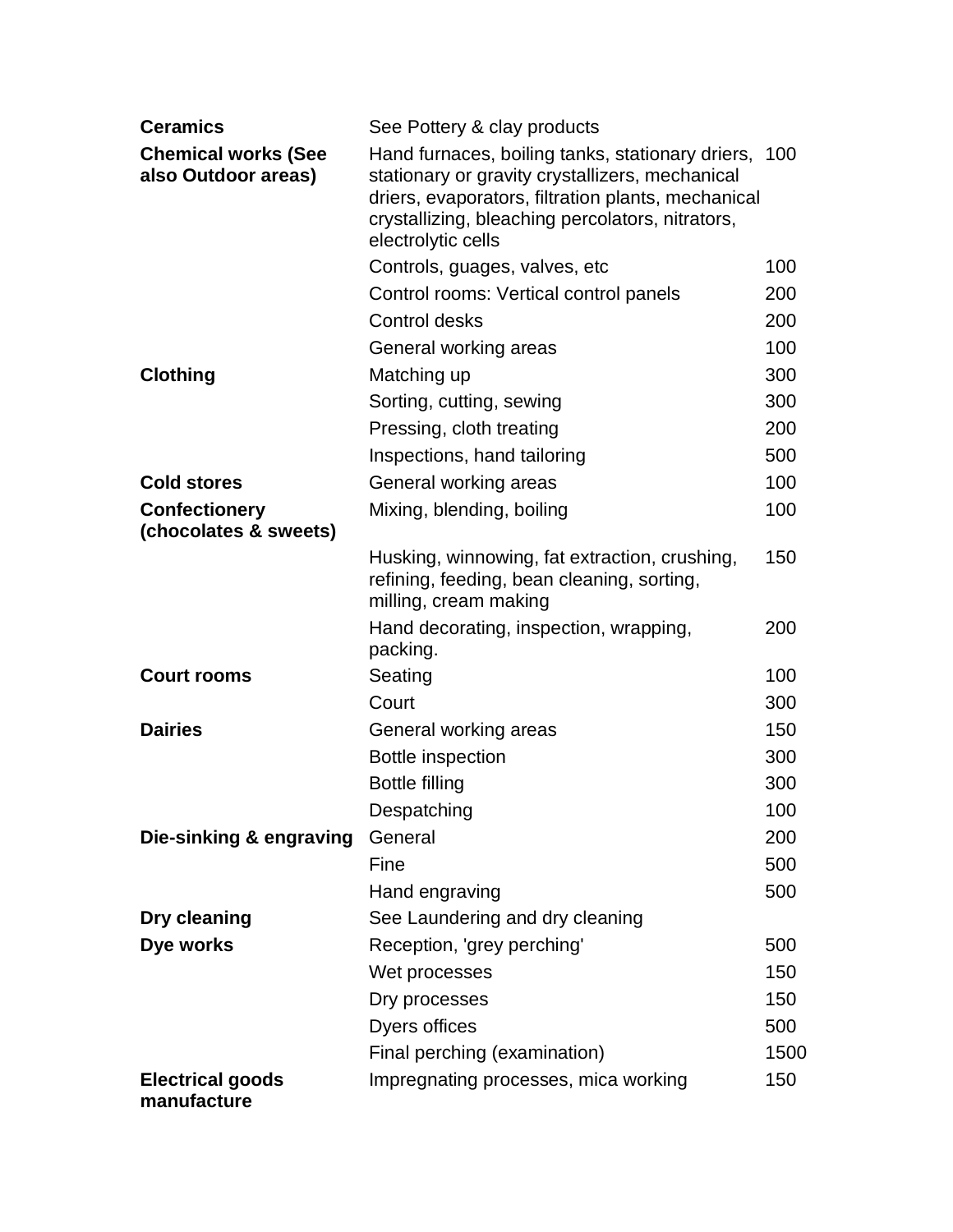|                                                                              | Coil and armature processes: general                                                                        | 200 |
|------------------------------------------------------------------------------|-------------------------------------------------------------------------------------------------------------|-----|
|                                                                              | fine (instrument coils)                                                                                     | 400 |
| <b>Electricity generating</b><br>stations (See also<br><b>Outdoor areas)</b> | Turbine halls (operating floor)                                                                             | 200 |
|                                                                              | Blowers, auxiliary generators                                                                               | 100 |
|                                                                              | Transformer chambers, etc                                                                                   | 75  |
|                                                                              | Cable tunnels                                                                                               | 50  |
|                                                                              | Battery and charging equipment rooms                                                                        | 100 |
|                                                                              | Boiler front (operating floor)                                                                              | 150 |
|                                                                              | Between boilers (operating floor), stairs, &<br>operating platforms, & precipitator high voltage<br>chamber | 100 |
|                                                                              | Pulverizers, feeders, ash plant, conveyors<br>(tunnel, junction tower)                                      | 75  |
|                                                                              | Boiler house and turbine house basements                                                                    | 100 |
|                                                                              | Pump houses & rooms, water treatment plant                                                                  | 100 |
|                                                                              | Overland conveyor housing walkways                                                                          | 50  |
|                                                                              | Control rooks: vertical control panel face                                                                  | 200 |
|                                                                              | rear of control panel                                                                                       | 100 |
|                                                                              | control desks                                                                                               | 200 |
|                                                                              | Computer room                                                                                               | 500 |
|                                                                              | Switch houses & rooms                                                                                       | 150 |
|                                                                              | Relay and telecommunication rooms                                                                           | 200 |
|                                                                              | Nuclear reactors and steam raising plants                                                                   | 150 |
|                                                                              | Reactor areas, boilers, galleries                                                                           | 150 |
|                                                                              | Gas circulator bays                                                                                         | 150 |
|                                                                              | Reactor charge / discharge face                                                                             | 150 |
|                                                                              | High voltage substations                                                                                    | 100 |
| <b>Fire stations</b>                                                         | Appliance rooms                                                                                             | 100 |
|                                                                              | <b>External rooms</b>                                                                                       | 30  |
| <b>Forging</b>                                                               | General                                                                                                     | 100 |
| <b>Foundries</b>                                                             | Charging floor, tumbling, cleaning, shaking out, 100<br>rough moulding and core making                      |     |
|                                                                              | Fine moulding and core making, inspection                                                                   | 200 |
| <b>Furniture factories</b>                                                   | Raw materials store                                                                                         | 50  |
|                                                                              | Finished goods store                                                                                        | 75  |
|                                                                              | Wood machining and assembly                                                                                 | 150 |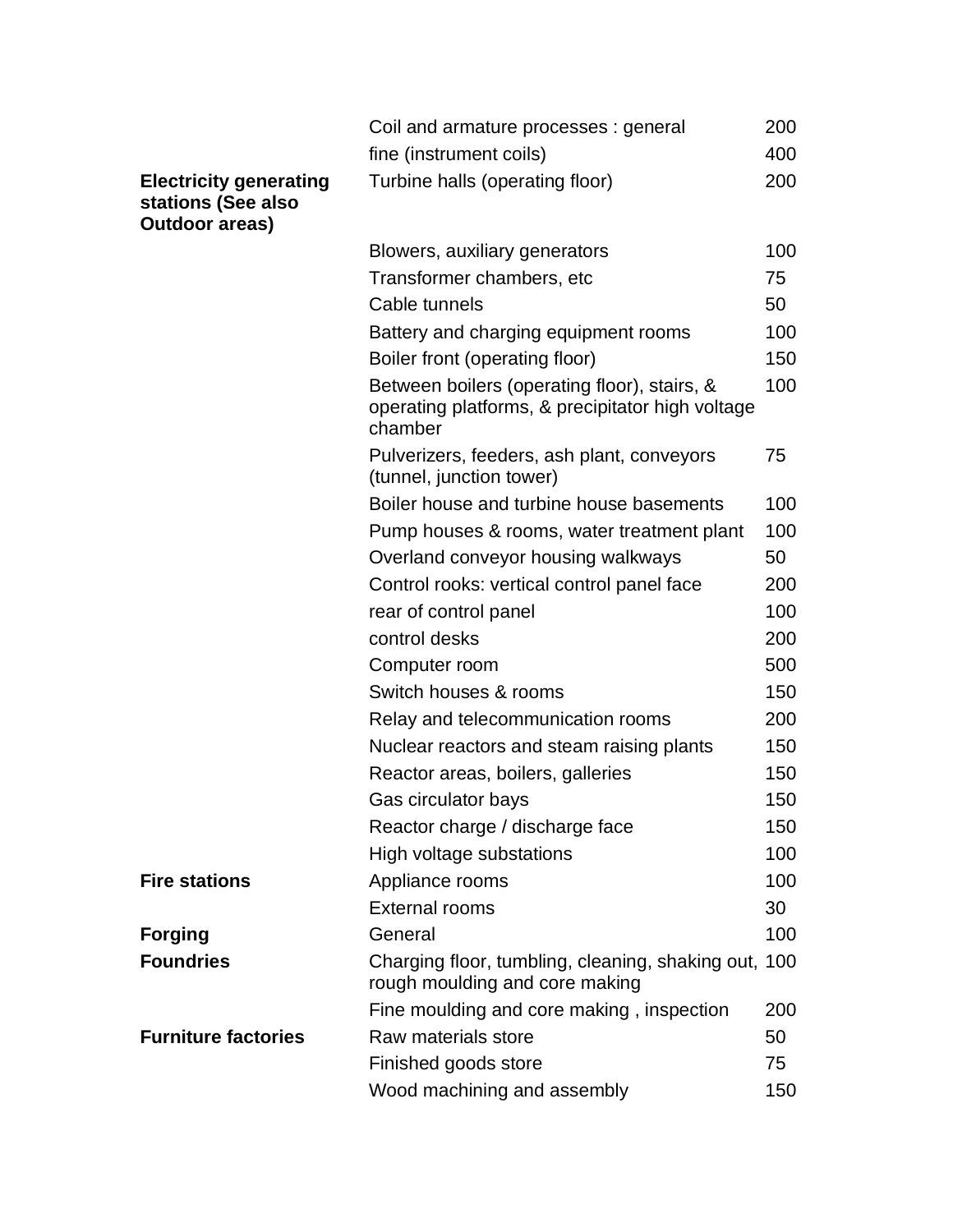|                                             | Rough sawing and cutting                                                                                   | 150 |
|---------------------------------------------|------------------------------------------------------------------------------------------------------------|-----|
|                                             | Machining, sundry & assembly of components                                                                 | 250 |
|                                             | Cabinet making: veneer sorting & preparation                                                               | 500 |
|                                             | : veneer pressing                                                                                          | 250 |
|                                             | : components store                                                                                         | 75  |
|                                             | : fitting & final inspection                                                                               | 400 |
|                                             | Upholstery: cloth selection                                                                                | 750 |
|                                             | : filling, covering                                                                                        | 250 |
|                                             | : slipping                                                                                                 | 400 |
|                                             | : cutting, sewing                                                                                          | 400 |
|                                             | Mattress making: assembly                                                                                  | 250 |
|                                             | : tape edging                                                                                              | 500 |
|                                             | Tool rooms : general                                                                                       | 250 |
|                                             | : benches                                                                                                  | 400 |
|                                             | Spray booths: colour finishing                                                                             | 250 |
|                                             | : clear finishing                                                                                          | 150 |
| <b>Garages</b>                              | Parking areas (interior)                                                                                   | 50  |
|                                             | Washing, polishing, greasing                                                                               | 100 |
|                                             | Servicing pits                                                                                             | 100 |
|                                             | Repairs                                                                                                    | 200 |
|                                             | Work bench                                                                                                 | 250 |
|                                             | Apron fuel pumps                                                                                           | 100 |
| <b>Gasworks (See also</b><br>Outdoor areas) | Retort houses, oil gas plants, purifiers, coke<br>screening and coke handling plants                       | 50  |
|                                             | Governor, meter, compressor, booster, and<br>exhauster houses                                              | 75  |
| Gauge & tool rooms                          | General                                                                                                    | 500 |
| <b>General factory areas</b>                | Canteen / dining rooms                                                                                     | 100 |
|                                             | Cloak rooms                                                                                                | 100 |
|                                             | <b>Entrances</b>                                                                                           | 100 |
|                                             | Rest rooms                                                                                                 | 100 |
|                                             | First aid rooms                                                                                            | 100 |
| <b>Glass processing</b>                     | Furnace rooms, bending, annealing ovens,<br>mixing rooms, forming (blowing, drawing,<br>pressing, rolling) | 100 |
|                                             | Cutting to size, grinding, polishing, toughen                                                              | 150 |
|                                             | Finishing (bevelling, decorating, etching,<br>silvering)                                                   | 200 |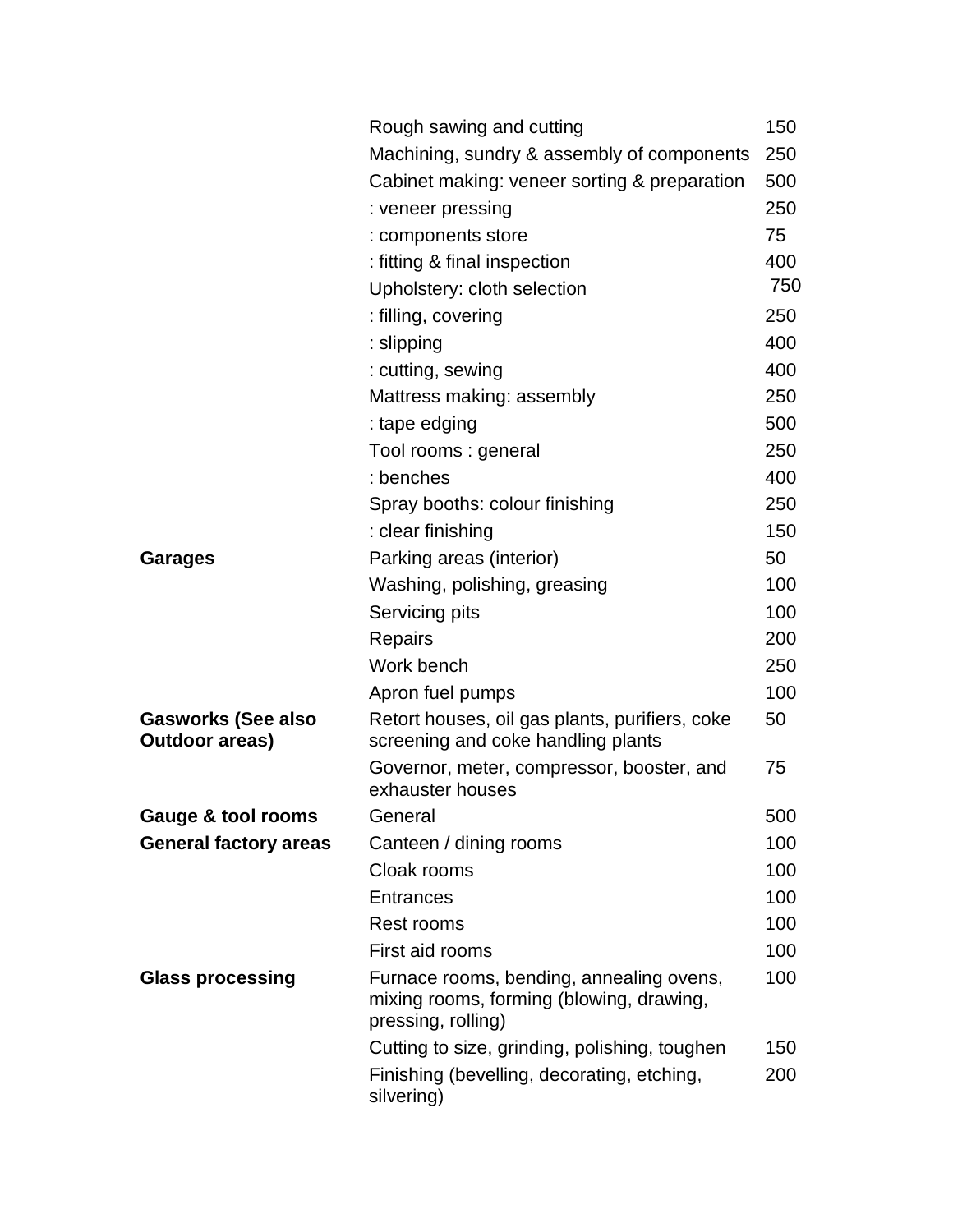|                                          | <b>Brilliant cutting</b>                                                                                                                                                                 | 500  |
|------------------------------------------|------------------------------------------------------------------------------------------------------------------------------------------------------------------------------------------|------|
|                                          | Inspections: general                                                                                                                                                                     | 150  |
|                                          | $:$ fine                                                                                                                                                                                 | 500  |
| Glove making (See also<br>Clothing)      | General working areas                                                                                                                                                                    | 300  |
| <b>Hat making (See also</b><br>Clothing) | Stiffening, braiding, cleaning, refining                                                                                                                                                 | 200  |
|                                          | Forming, sizing, punching, flanging, finishing,<br>ironing                                                                                                                               | 100  |
|                                          | General working areas                                                                                                                                                                    | 100  |
| <b>Hosiery &amp; knitwear</b>            | Circular and flat knitting machines, universal<br>winders, cutting out, folding and pressing                                                                                             | 200  |
|                                          | Lock stitch and overlocking machines                                                                                                                                                     | 300  |
|                                          | Mending: light goods                                                                                                                                                                     | 800  |
|                                          | : dark goods                                                                                                                                                                             | 1000 |
|                                          | Examining and hand finishing: light goods                                                                                                                                                | 400  |
|                                          | : dark goods                                                                                                                                                                             | 800  |
|                                          | Linking or running up                                                                                                                                                                    | 300  |
| <b>Hotels &amp; restaurants</b>          | <b>Entrance halls</b>                                                                                                                                                                    | 100  |
|                                          | Reception and accounts                                                                                                                                                                   | 200  |
|                                          | Stairs, corridors                                                                                                                                                                        | 100  |
|                                          | Laundries                                                                                                                                                                                | 150  |
|                                          | <b>Kitchens</b>                                                                                                                                                                          | 150  |
|                                          | General working areas                                                                                                                                                                    | 50   |
| <b>Inspection areas</b><br>(engineering) | Rough work, eg counting, rough visual checks                                                                                                                                             | 100  |
|                                          | Medium work, eg 'go-no go' gauges                                                                                                                                                        | 200  |
|                                          | Sub-assemblies                                                                                                                                                                           | 200  |
|                                          | Fine work, eg radio & telecommunications eqpt, 500<br>calibrated scales, precision mechanisms,<br>instruments                                                                            |      |
|                                          | Very fine work, eg gauging & inspection of<br>small intricate parts                                                                                                                      | 1000 |
|                                          | Minute work                                                                                                                                                                              | 1500 |
| Iron and steel                           | Slab yards, melting shops, ingot stripping,<br>soaking pits, blast furnace working areas,<br>pickling & cleaning lines, mechanical pump<br>houses, slapping & large section rolling mill | 75   |
|                                          | Moulding preparation, light section, wire and                                                                                                                                            | 100  |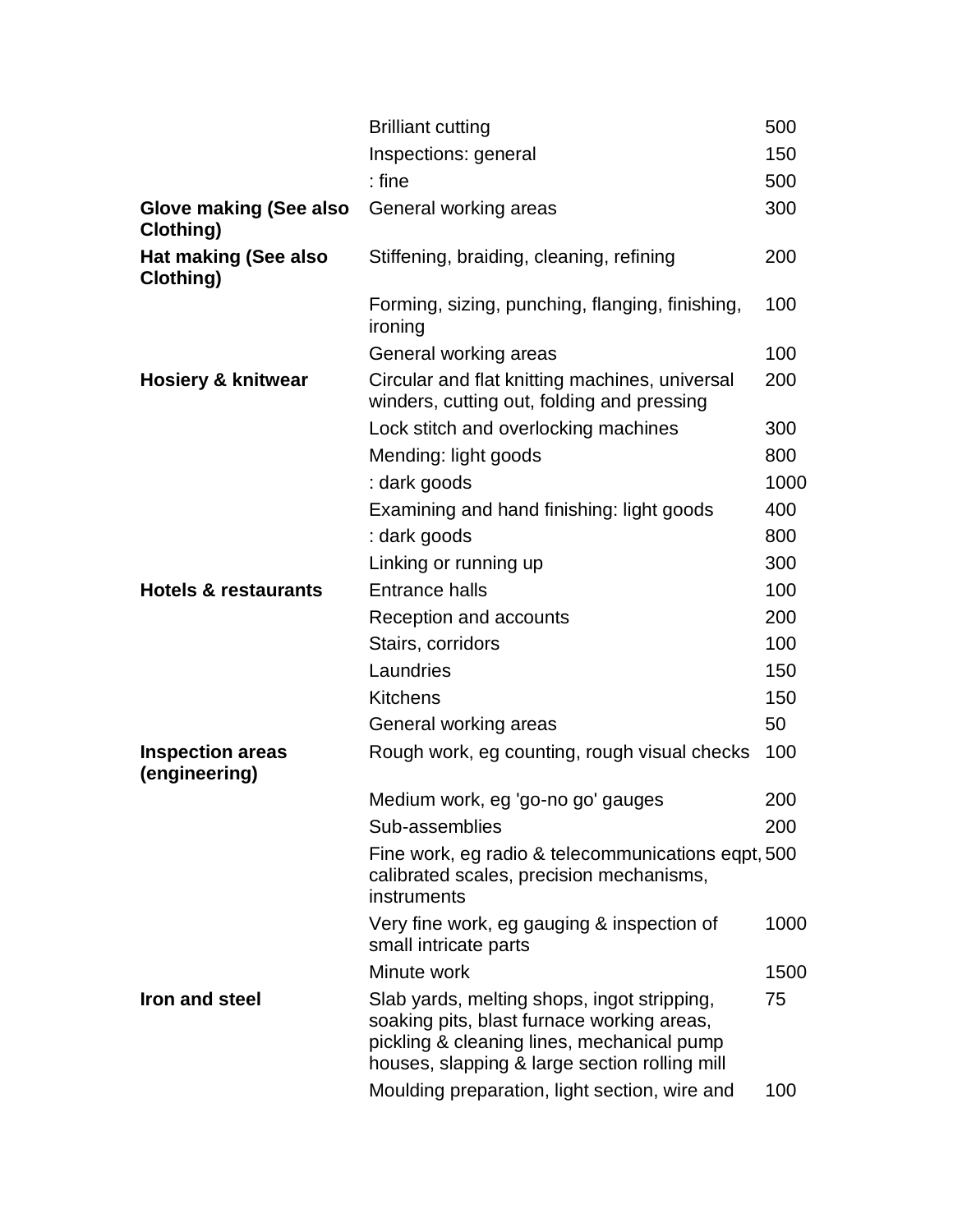|                                               | cold strip mills, mill inspections and<br>conditioning, sheet & plate finishing, tinning.<br>galvanizing and roll shops |      |
|-----------------------------------------------|-------------------------------------------------------------------------------------------------------------------------|------|
|                                               | Plate inspection                                                                                                        | 200  |
|                                               | Tinplate inspection & pulpits (control rooms)                                                                           | 200  |
|                                               | General working areas                                                                                                   | 75   |
| Jewellery & watchmaking Fine processes        |                                                                                                                         | 500  |
|                                               | Minute processes                                                                                                        | 3000 |
|                                               | Gem cutting, polishing & setting                                                                                        | 1000 |
| <b>Laboratories &amp; test</b><br>rooms       | General laboratories, balance rooms                                                                                     | 200  |
|                                               | Electrical & electronic instrument labs                                                                                 | 300  |
|                                               | Calibrated scales, precision mechanical<br>instruments                                                                  | 300  |
| Laundering & dry<br>cleaning                  | Receiving, sorting, washing, drying, ironing,<br>(calendering), despatch                                                | 150  |
|                                               | Dry cleaning, bulk machine work                                                                                         | 150  |
|                                               | Hand ironing, pressing, inspection, mending                                                                             | 200  |
|                                               | Spotting                                                                                                                | 250  |
| Leather & tanning                             | Vats, cleaning, tanning, stretching, cutting,<br>fleshing and stuffing                                                  | 100  |
|                                               | Finishing, staking, splitting                                                                                           | 150  |
|                                               | Pressing and glazing                                                                                                    | 300  |
|                                               | Cutting, scarfing and sewing                                                                                            | 500  |
|                                               | Grading and matching                                                                                                    | 500  |
| Libraries, museums & art Shelves<br>galleries |                                                                                                                         | 100  |
|                                               | <b>Binding</b>                                                                                                          | 300  |
|                                               | Cataloging, sorting                                                                                                     | 200  |
|                                               | General working areas                                                                                                   | 100  |
| Lifts                                         | Car interior                                                                                                            | 100  |
|                                               | Motor rooms                                                                                                             | 300  |
| <b>Machine shops &amp; fitters</b><br>benches | Rough bench & machinery work, rough<br>checking and stock parts                                                         | 100  |
|                                               | Medium bench and machine work, ordinary<br>automatic machines, rough grinding, medium<br>buffing and polishing          | 200  |
|                                               | Fine bench & machinery work, fine automatic<br>machines, medium grinding, fine buffing &<br>polishing                   | 500  |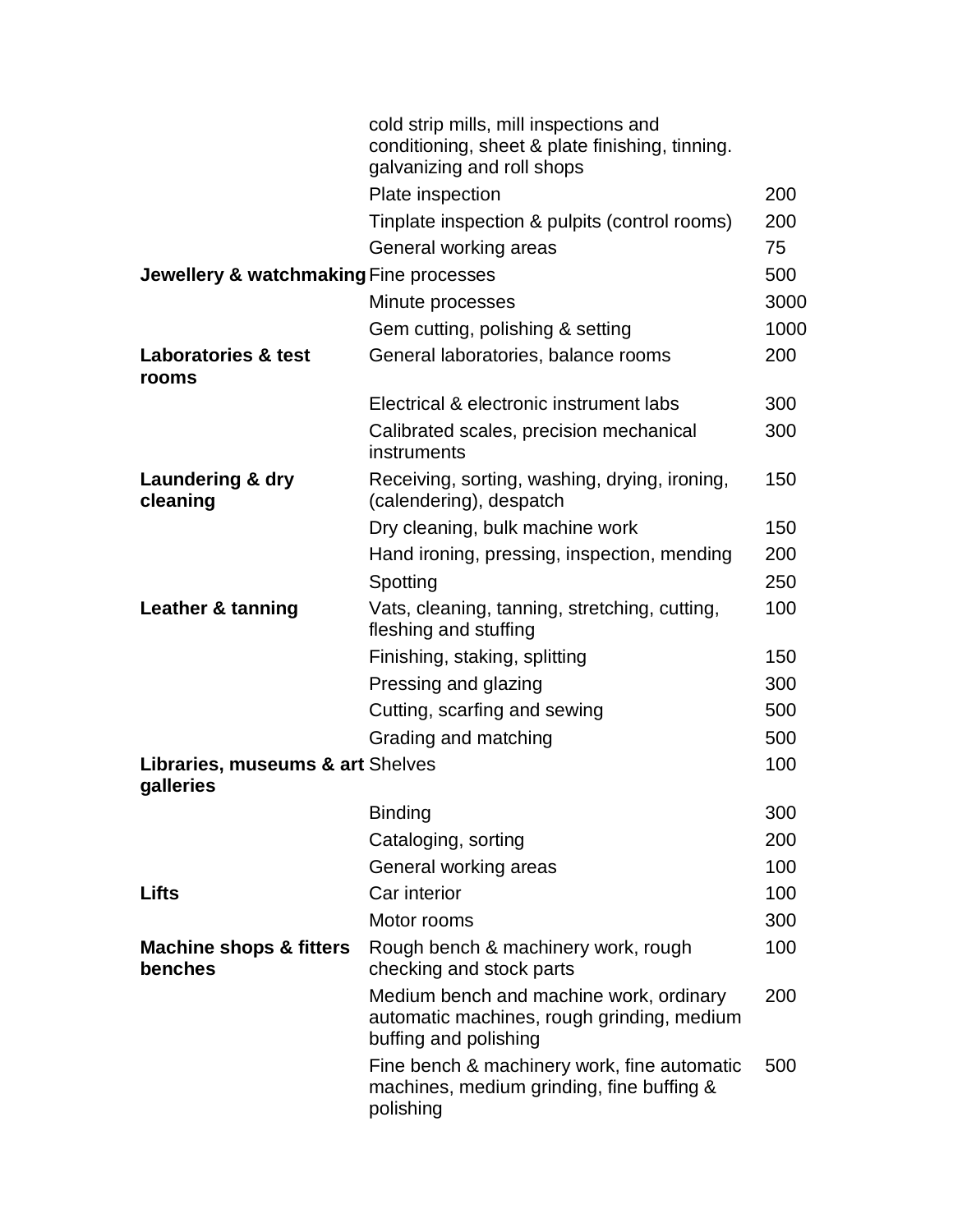|                                     | Extra-fine bench & machine work, fine grinding                                                | 800 |
|-------------------------------------|-----------------------------------------------------------------------------------------------|-----|
| <b>Materials handling</b>           | Wrapping, packing, labelling, despatch                                                        | 150 |
|                                     | Sorting stock, classifying, loading                                                           | 100 |
| <b>Milling (flour)</b>              | Cleaning, grinding, rolling, purifying, silks and<br>packing                                  | 150 |
|                                     | Wetting tables, product control                                                               | 200 |
| <b>Motor vehicle</b><br>manufacture | General sub-assemblies, chassis assembly,<br>trim. shops, body sub-assembly, body<br>assembly | 200 |
|                                     | <b>Upholstery</b>                                                                             | 400 |
|                                     | <b>Final inspection</b>                                                                       | 300 |
|                                     | Spray booths (See paint shops & spraying<br>booths).                                          |     |
| <b>Offices</b>                      | Entrance halls and reception areas                                                            | 100 |
|                                     | Conference rooms, general offices, typing &<br>filing                                         | 300 |
|                                     | Computer and business machine operators                                                       | 500 |
|                                     | Drawing offices                                                                               | 500 |
| <b>Outdoor areas</b>                | Abattoirs: lairage                                                                            | 20  |
|                                     | : race                                                                                        | 50  |
|                                     | Ash handling, precipitator & fan area                                                         | 20  |
|                                     | Bulk loading / unloading areas where manual<br>operations are performed                       | 50  |
|                                     | Bulk loading / unloading areas where<br>operations are performed mechanically                 | 10  |
|                                     | Cool-water screens                                                                            | 20  |
|                                     | Fuel pumps                                                                                    | 100 |
|                                     | Storage areas (excluding dumps)                                                               | 5   |
|                                     | Water clarification plant & storage tanks<br>(operating areas)                                | 50  |
|                                     | Marshalling yards                                                                             | 10  |
|                                     | Main entrances and exits                                                                      | 20  |
|                                     | Transformer and reactor terrain                                                               | 20  |
|                                     | High voltage yard, distribution & substation                                                  | 10  |
|                                     | Gangways, catwalks, stairways, etc                                                            | 20  |
|                                     | Conveyor structure                                                                            | 10  |
| <b>Paint manufacture</b>            | Filling, blending, dispersion & reactor platform                                              | 150 |
|                                     | Batch mixing                                                                                  | 300 |
|                                     | Colour matching                                                                               | 300 |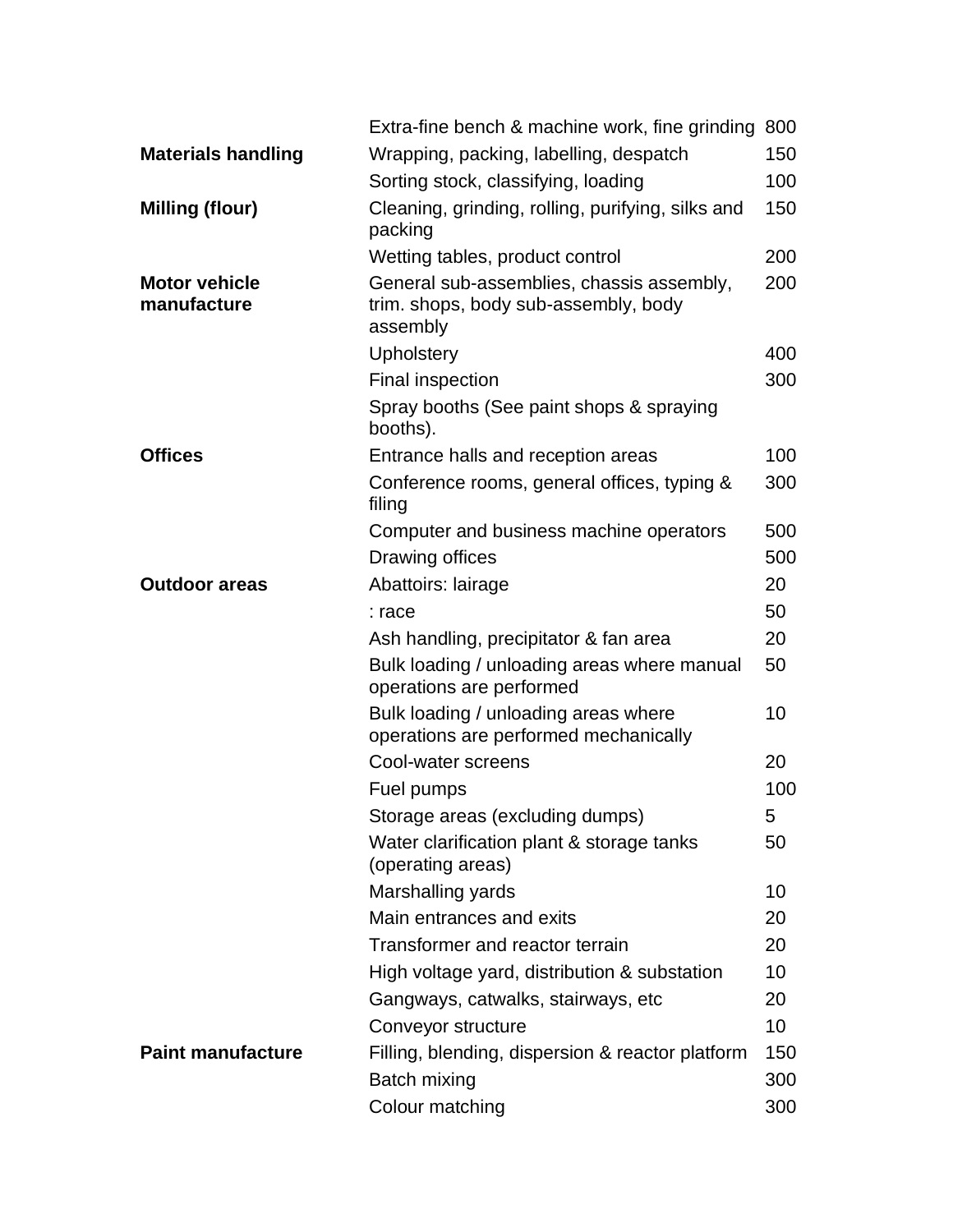| Paint shops and<br>spraying booths           | Rubbing, dipping, ordinary painting, spraying<br>and finishing                                                                                       | 200 |
|----------------------------------------------|------------------------------------------------------------------------------------------------------------------------------------------------------|-----|
|                                              | Fine painting, spraying and finishing                                                                                                                | 300 |
|                                              | Retouching and matching                                                                                                                              | 500 |
| Paper & paper board<br>manufacture           | Paper and board making: Machine houses,<br>calendering, pulp mills, preparation plants,<br>cutting, finishing, trim.                                 | 150 |
|                                              | Inspection and sorting (overhauling)                                                                                                                 | 200 |
|                                              | Paper converting processes: general                                                                                                                  | 150 |
|                                              | : associated printing                                                                                                                                | 200 |
| Passages & lobbies                           | All areas                                                                                                                                            | 75  |
| <b>Pharmaceutical &amp; fine</b><br>chemical | Raw material storage                                                                                                                                 | 150 |
|                                              | Control laboratories and testing                                                                                                                     | 200 |
|                                              | Pharmaceutical manufacture:                                                                                                                          |     |
|                                              | grinding, granulating, mixing, drying, tabletting, 200<br>sterilizing, washing, preparation of solutions,<br>filling, labelling. capping, inspection |     |
|                                              | Fine chemical manufacture: plant processing                                                                                                          | 150 |
|                                              | : fine chemical finishing                                                                                                                            | 200 |
| <b>Photographic</b>                          | Safety light: dark room                                                                                                                              | 5   |
| <b>Plastics</b>                              | Manufacture (See Chemical Works)                                                                                                                     |     |
|                                              | Processing:                                                                                                                                          |     |
|                                              | calendering, extrusion                                                                                                                               | 200 |
|                                              | moulding - compression, injection, blowing<br>Sheet fabrication:                                                                                     | 150 |
|                                              | shaping                                                                                                                                              | 150 |
|                                              | trimming, machining, polishing                                                                                                                       | 200 |
|                                              | cementing                                                                                                                                            | 150 |
| <b>Plating</b>                               | Vats & baths, buffing, polishing, burnishing                                                                                                         | 200 |
| <b>Post offices</b>                          | Counters                                                                                                                                             | 200 |
|                                              | General working areas                                                                                                                                | 100 |
| <b>Pottery and Clay</b><br>products          | Grinding, filter pressing, kiln room, moulding,<br>pressing, cleaning, trimming, glazing, firing                                                     | 200 |
| <b>Printing -</b>                            | Enamelling, colouring, decorating<br>Type foundries:                                                                                                 | 300 |
|                                              | Matrix making, dressing type, hand and<br>machine casting                                                                                            | 150 |
|                                              | Font assembly, sorting                                                                                                                               | 300 |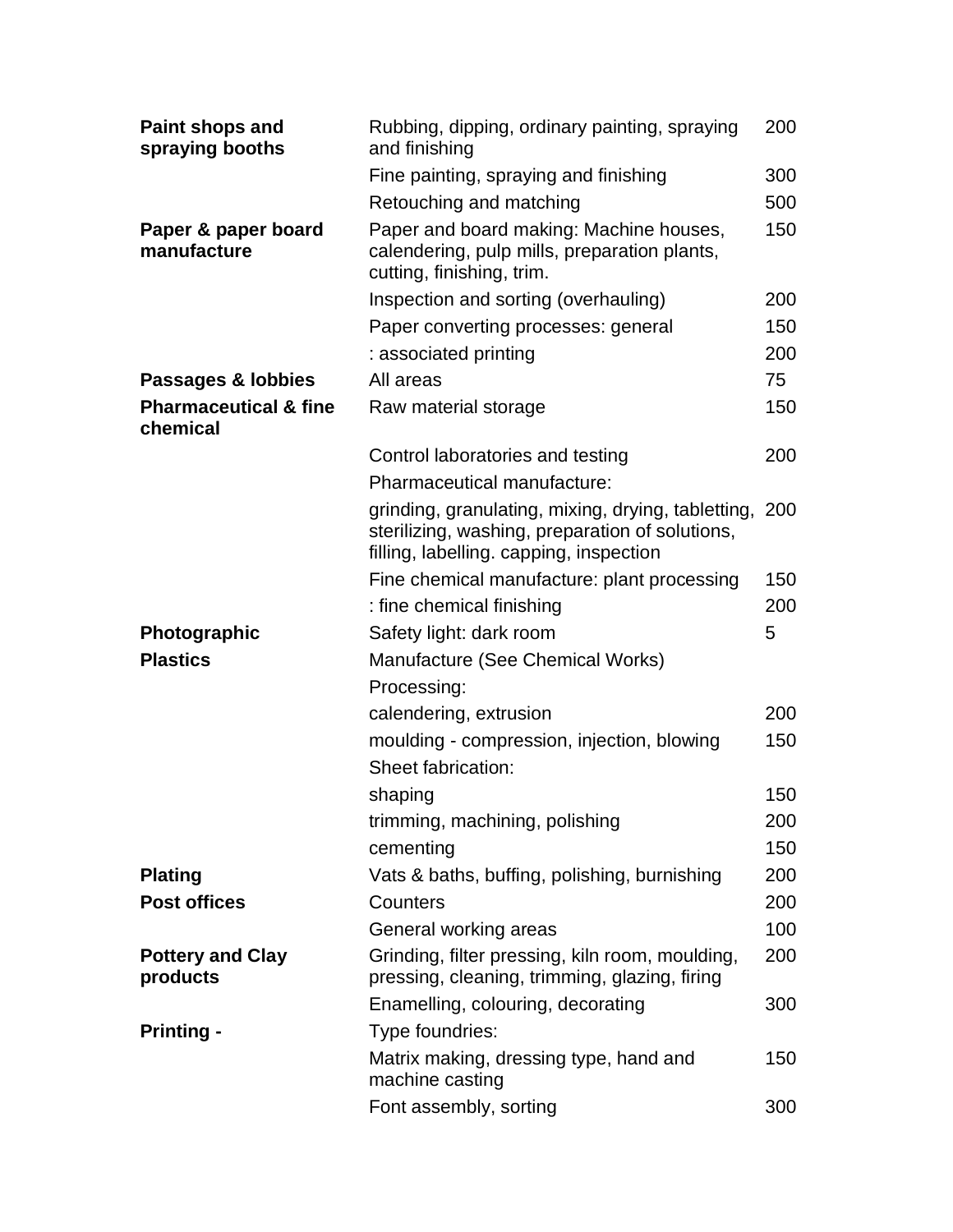|                                                  | Printing plants:                                                                                    |     |
|--------------------------------------------------|-----------------------------------------------------------------------------------------------------|-----|
|                                                  | Machine composition, imposing stones                                                                | 150 |
|                                                  | presses                                                                                             | 200 |
|                                                  | composition room                                                                                    | 300 |
|                                                  | proof reading                                                                                       | 300 |
|                                                  | Electrotyping:                                                                                      |     |
|                                                  | Block-making, electroplating, washing, backing                                                      | 150 |
|                                                  | Moulding, finishing, routing                                                                        | 200 |
|                                                  | Photo-engraving: Block making, etching,<br>masking                                                  | 200 |
|                                                  | Finishing, routing                                                                                  | 300 |
|                                                  | Colour printing: inspection areas                                                                   | 500 |
| <b>Refrigeration</b>                             | Chilling and cold rooms, icemaking                                                                  | 100 |
| <b>Rubber processing</b>                         | Stock & fabric preparation                                                                          | 150 |
|                                                  | Dipping, moulding, compounding, calendering                                                         | 150 |
|                                                  | Tyre and tube making                                                                                | 200 |
|                                                  | Curing and inspection                                                                               | 300 |
| <b>Schools &amp; educational</b><br>institutions | Stairs, corridors                                                                                   | 100 |
|                                                  | Class and lecture rooms                                                                             | 200 |
|                                                  | General working areas                                                                               | 100 |
| <b>Sheet metal</b>                               | Benchwork, pressing, punching, shearing<br>stamping, spinning, folding                              | 150 |
|                                                  | Scribing                                                                                            | 200 |
|                                                  | Sheet inspection                                                                                    | 300 |
| Shops, store rooms and<br>warehouses             | Stair, corridors                                                                                    | 100 |
|                                                  | General working areas                                                                               | 100 |
| Soap manufacture                                 | All processes, eg kettle houses & ancillaries<br>batch or continuous soap rooting, soap<br>stamping | 150 |
|                                                  | <b>General areas</b>                                                                                | 100 |
|                                                  | Vertical control panel face                                                                         | 200 |
|                                                  | Edible product processing & packing                                                                 | 150 |
| Stairs, escalators &<br>ramps                    | General                                                                                             | 100 |
| <b>Storage battery</b><br>manufacture            | General                                                                                             | 100 |
| <b>Structural steel</b>                          | General                                                                                             | 100 |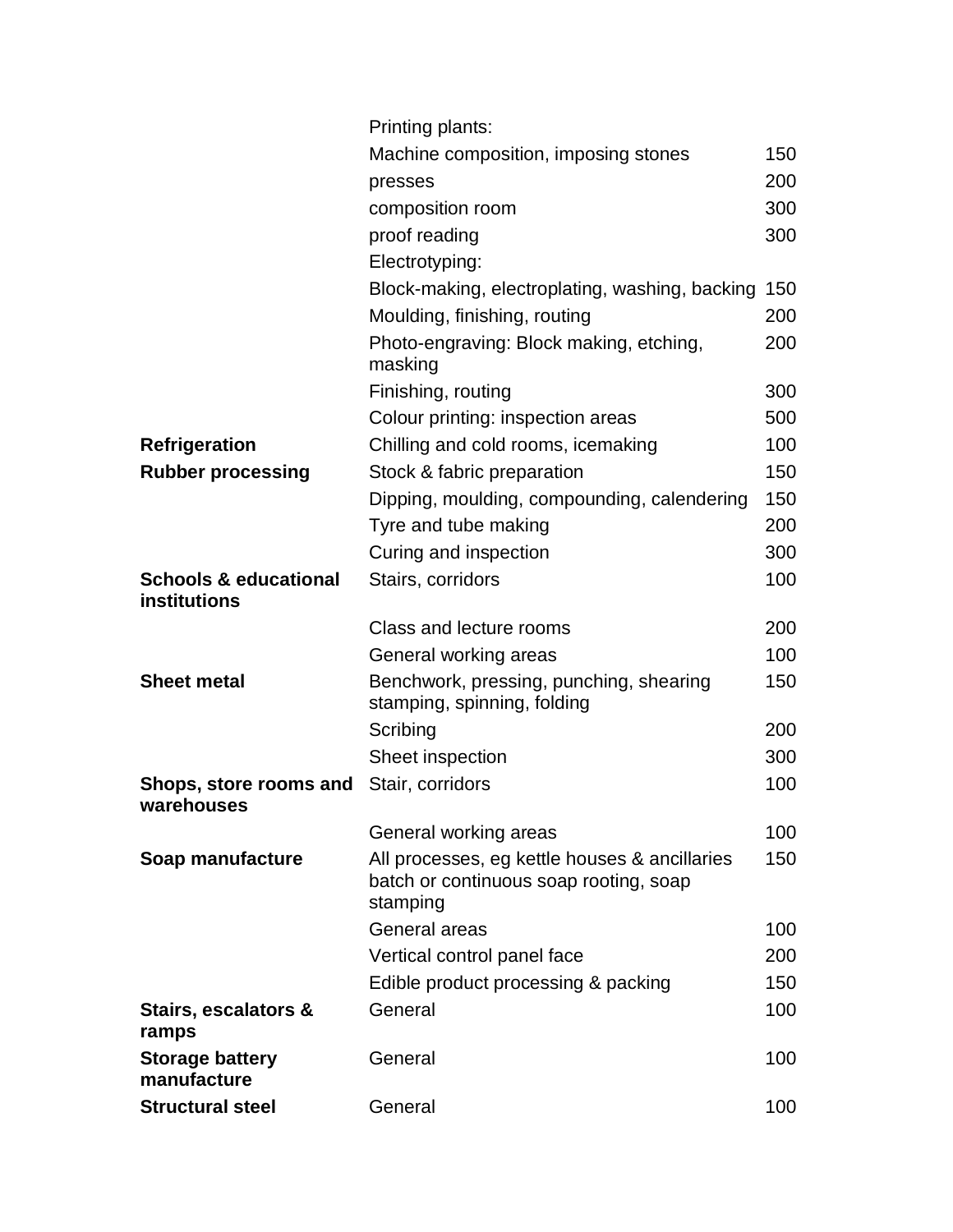|                                   | Marking off                                                                                    | 200 |
|-----------------------------------|------------------------------------------------------------------------------------------------|-----|
| <b>Sugar</b>                      | Manufacture: crushing, settling, evaporating,<br>boiling, curing, drying, packing              | 100 |
|                                   | Refining: centrifuging, metering, filtering,<br>condensing                                     | 100 |
|                                   | Planning, mixing, drying                                                                       | 200 |
|                                   | Grading, colour inspection                                                                     | 500 |
| Surgeries, hospitals &<br>clinics | Stairs, corridors                                                                              | 100 |
|                                   | General working areas                                                                          | 100 |
| <b>Tailoring</b>                  | Hand tailoring                                                                                 | 500 |
| <b>Telephone exchanges</b>        | Manual exchange rooms (on desk)                                                                | 100 |
|                                   | Main distribution frame rooms in automatic<br>exchanges                                        | 200 |
|                                   | <b>Battery rooms</b>                                                                           | 100 |
| <b>Textile (cotton or linen)</b>  | Bale breaking, blowing, carding                                                                | 100 |
|                                   | Roving, slubbing, spinning (ordinary counts),<br>winding, hackling, spreading, cabling         | 100 |
|                                   | Warping, slashing, dressing, dyeing,<br>doubling(fancy), spinning (fine counts)                | 150 |
|                                   | Heading (drawing in)                                                                           | 500 |
|                                   | Weaving: patterned cloth                                                                       | 500 |
|                                   | plain 'grey' cloth                                                                             | 500 |
|                                   | Cloth inspection                                                                               | 500 |
| Textile (jute)                    | Weaving, spinning flat, jacquard carpet looms, 150<br>top winding                              |     |
|                                   | Yarn calender                                                                                  | 100 |
|                                   | Textile (silk or synthetic) Soaking, fugitive tinting, conditioning or setting 150<br>of twist |     |
|                                   | Spinning                                                                                       | 300 |
|                                   | Winding, twisting, rewinding & combing,<br>quilling, slashing                                  | 200 |
|                                   | Warping                                                                                        | 200 |
|                                   | Healding (drawing in)                                                                          | 500 |
|                                   | Weaving, finishing                                                                             | 500 |
|                                   | Inspection                                                                                     | 500 |
| <b>Textile (woollen)</b>          | Scouring, carbonizing, teasing, preparing,<br>raising, brushing, pressing, back-washing,       | 100 |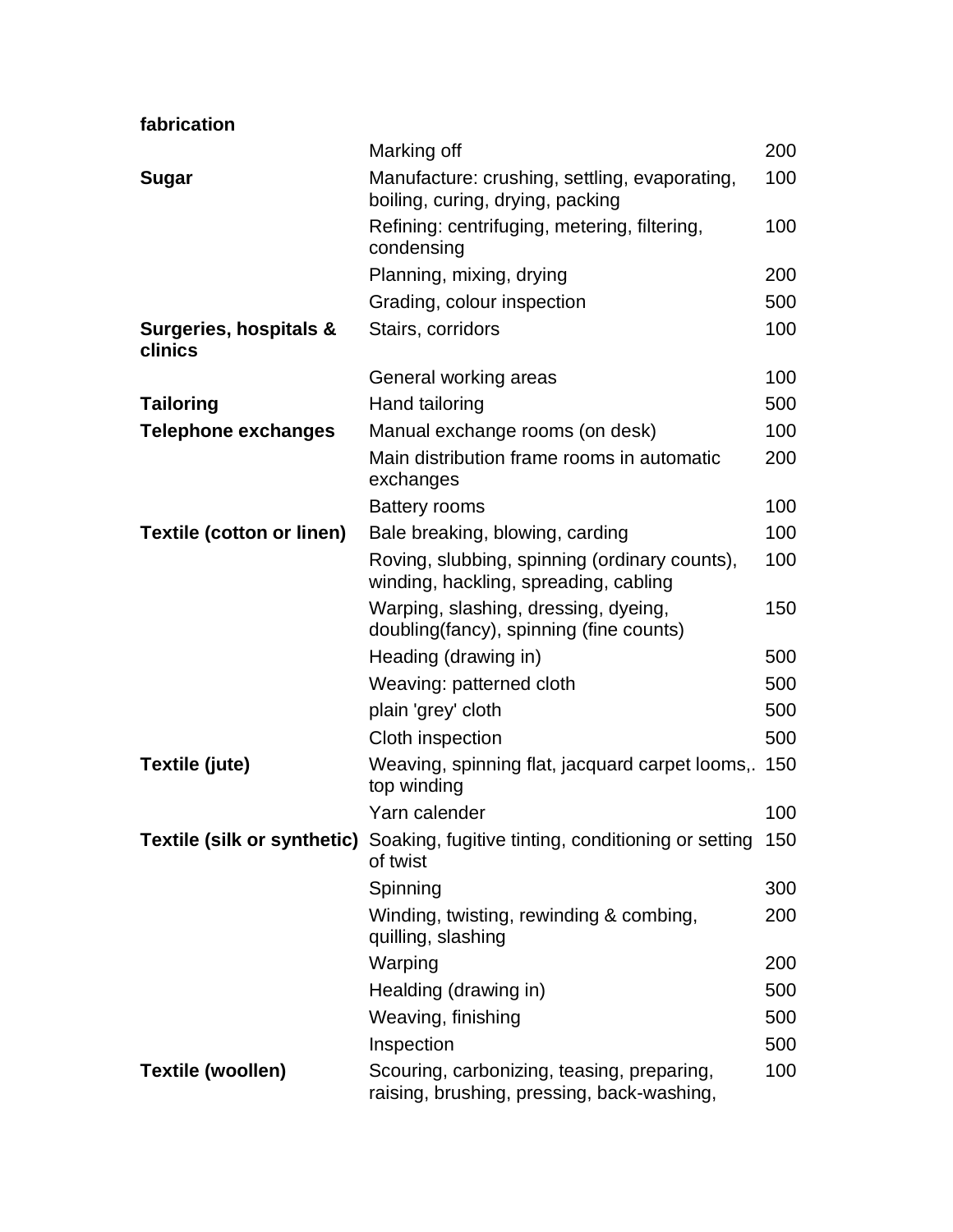|                                                                                | gilling, crabbing and blowing                                                |      |
|--------------------------------------------------------------------------------|------------------------------------------------------------------------------|------|
|                                                                                | Blending, carding, combing (white), tentering<br>drying, cropping            | 150  |
|                                                                                | Spinning, roving, winding, warping, combing<br>(coloured), twisting          | 300  |
|                                                                                | Healding (drawing in)                                                        | 500  |
|                                                                                | Weaving:                                                                     |      |
|                                                                                | fine worsteds                                                                | 500  |
|                                                                                | medium worsteds, fine woolens                                                | 300  |
|                                                                                | Heavy woollens                                                               | 200  |
|                                                                                | Burling, mending                                                             | 500  |
|                                                                                | Perching:                                                                    |      |
|                                                                                | 'grey'                                                                       | 500  |
|                                                                                | <b>Finals</b>                                                                | 1500 |
| Theatres, cinemas &<br>halls                                                   | Stairs, corridors                                                            | 100  |
|                                                                                | <b>Booking offices</b>                                                       | 200  |
|                                                                                | Projection rooms                                                             | 150  |
| <b>Tobacco</b>                                                                 | Primary manufacture: weighing, blending,<br>conditioning, threshing, cutting | 100  |
|                                                                                | Cigarette making: manufacturing processes,<br>filter plug-making             | 500  |
|                                                                                | Inspection (catcher)                                                         | 500  |
|                                                                                | Cigarette or tobacco packing                                                 | 500  |
| <b>Upholstering</b>                                                            | <b>Furniture and vehicles</b>                                                | 200  |
| <b>Warehouses &amp; bulk</b><br>storage (See also<br><b>Material handling)</b> | Small materials, racks, packing & despatch                                   | 150  |
|                                                                                | <b>Issue counters</b>                                                        | 200  |
|                                                                                | Loading bays, large materials                                                | 75   |
|                                                                                | Inactive storage                                                             | 20   |
| <b>Welding &amp; soldering</b>                                                 | Gas & arc welding, rough spot welding                                        | 150  |
|                                                                                | Medium soldering, brazing & spot welding (eg.<br>domestic hardware)          | 500  |
|                                                                                | Fine soldering & spot welding, eg. instruments 500<br>radio set assembly     |      |
|                                                                                | Very fine soldering & spot welding eg electronic 1500<br>printed circuits    |      |
| <b>Woodworking &amp;</b>                                                       | Rough sawing & bench work, sizing, planing,                                  | 150  |
|                                                                                |                                                                              |      |